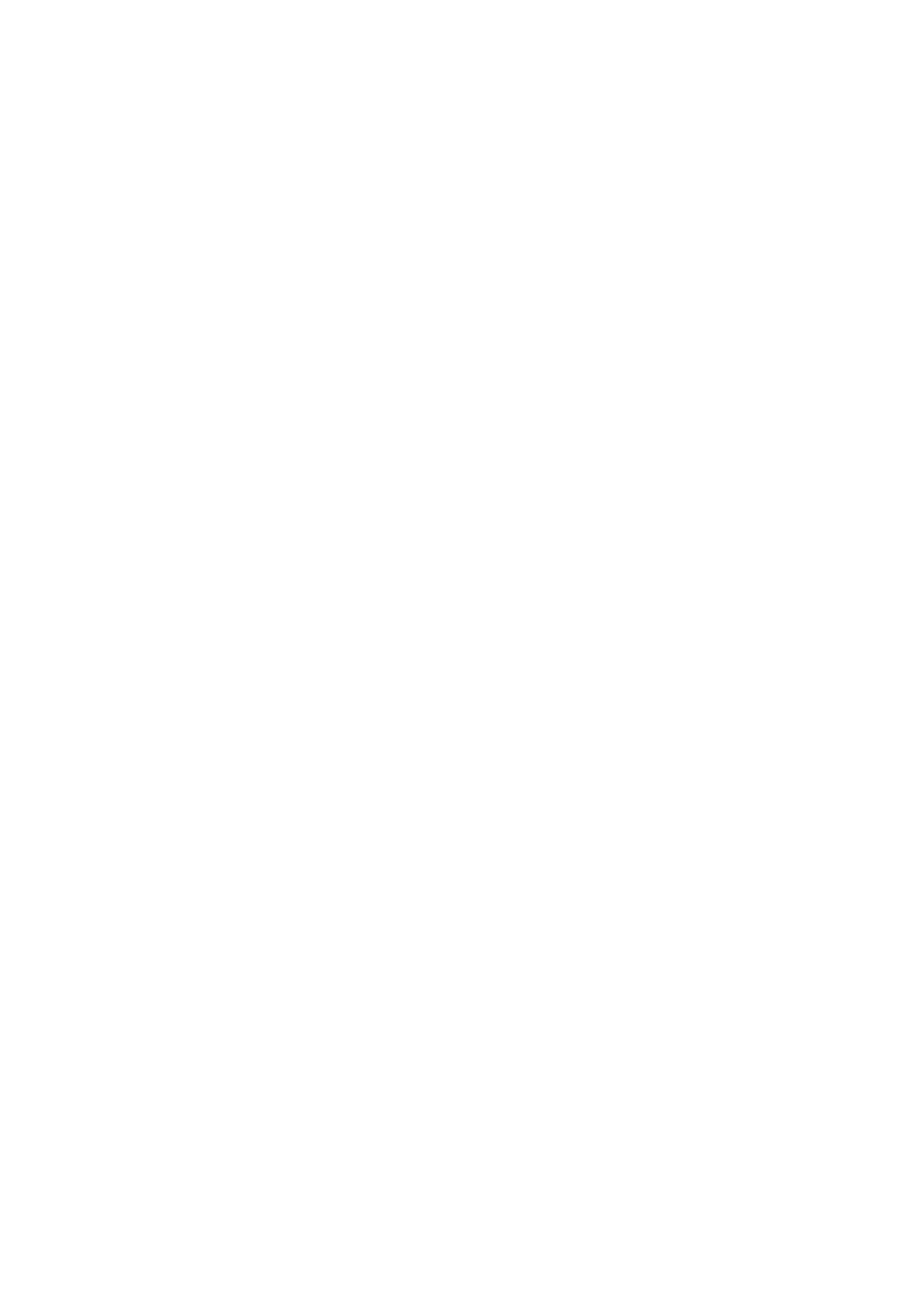# LITERATURE REVIEW

# Assessment of Alternative Water Restriction Models

May 2008

Final v1.2

for the Victorian Smart Water Fund

Authors

Joanne Chong, Monique Retamal & Alex Kazaglis

Institute for Sustainable Futures

© UTS 2009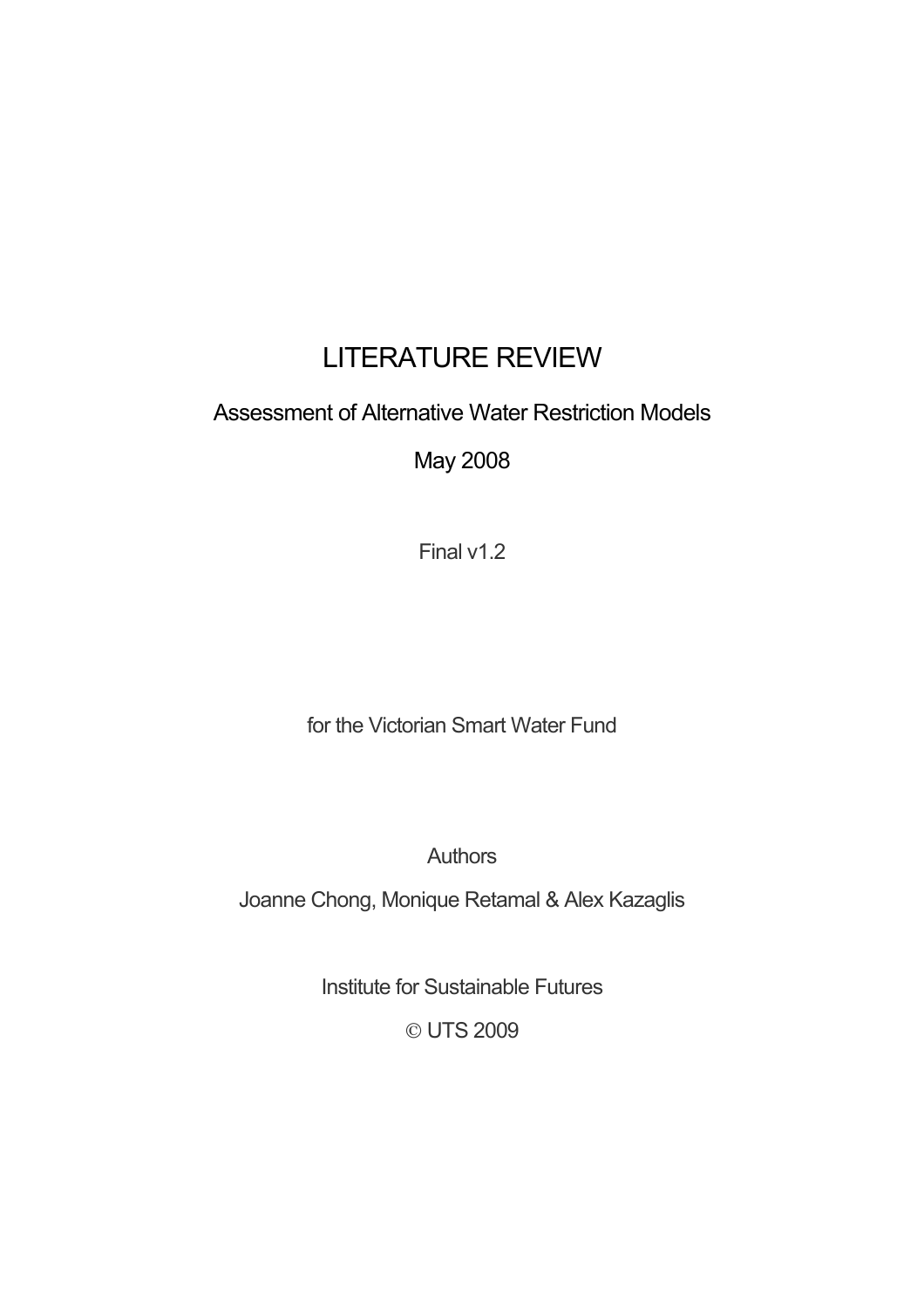## **Disclaimer**

While all due care and attention has been taken to establish the accuracy of the material published, UTS/ISF and the authors disclaim liability for any loss that may arise from any person acting in reliance upon the contents of this document.

## **Acknowledgements**

The authors would like to thank the following individuals and organisations who provided information for this literature review:

- Rob Westcott, Phillip Turton and Paul Herrington from the UK Environment Agency, United Kingdom
- Bambos Charalambous from the Water Board Of Lemesos, Greece and IWA Water Loss Task Force
- Mary-Ann Dickinson from the California Urban Water Conservation Council, United **States**
- Larry Farwell, consultant to Californian water industry, United States
- Denver Water, United States
- The Victorian Drought Coordinating Committee, Australia
- Des Horton, Water Conservation Specialist, City West Water, Victoria, Australia.

Chong, J., Retamal M., Kazaglis, A., 2009, *Literature Review: Assessment of Alternative Water Restriction Models – May 2008*, prepared for the Victorian Smart Water Fund by the Institute for Sustainable Futures, University of Technology, Sydney.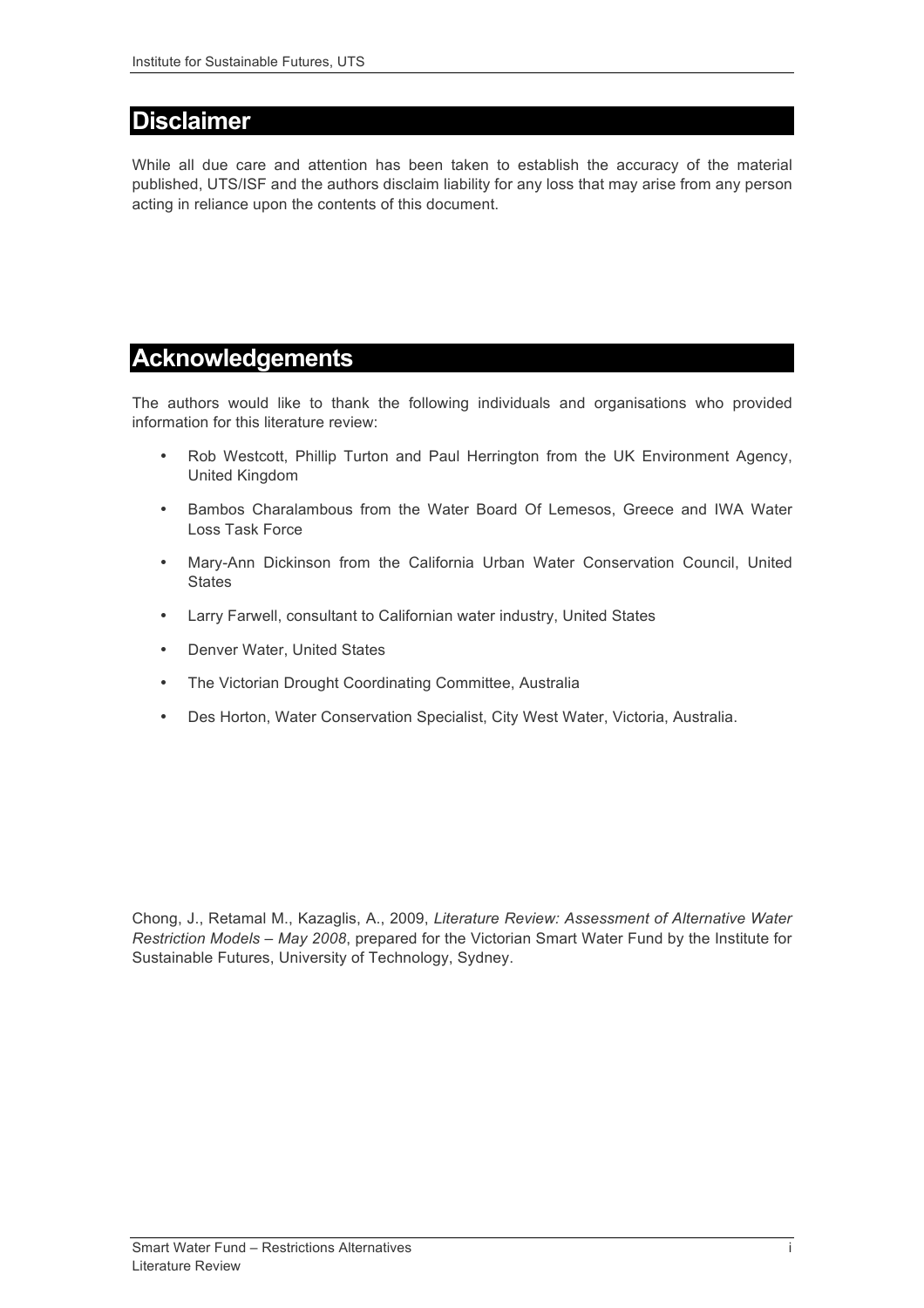# **Table of Contents**

| 1 |     |  |  |  |  |  |  |  |
|---|-----|--|--|--|--|--|--|--|
| 2 |     |  |  |  |  |  |  |  |
|   | 2.1 |  |  |  |  |  |  |  |
|   |     |  |  |  |  |  |  |  |
|   | 2.3 |  |  |  |  |  |  |  |
|   |     |  |  |  |  |  |  |  |
| 3 |     |  |  |  |  |  |  |  |
|   |     |  |  |  |  |  |  |  |
|   |     |  |  |  |  |  |  |  |
| 4 |     |  |  |  |  |  |  |  |
|   |     |  |  |  |  |  |  |  |
|   |     |  |  |  |  |  |  |  |
|   |     |  |  |  |  |  |  |  |
| 5 |     |  |  |  |  |  |  |  |
|   |     |  |  |  |  |  |  |  |
|   |     |  |  |  |  |  |  |  |
|   |     |  |  |  |  |  |  |  |
|   |     |  |  |  |  |  |  |  |
| 6 |     |  |  |  |  |  |  |  |
|   |     |  |  |  |  |  |  |  |
|   |     |  |  |  |  |  |  |  |
|   |     |  |  |  |  |  |  |  |
|   |     |  |  |  |  |  |  |  |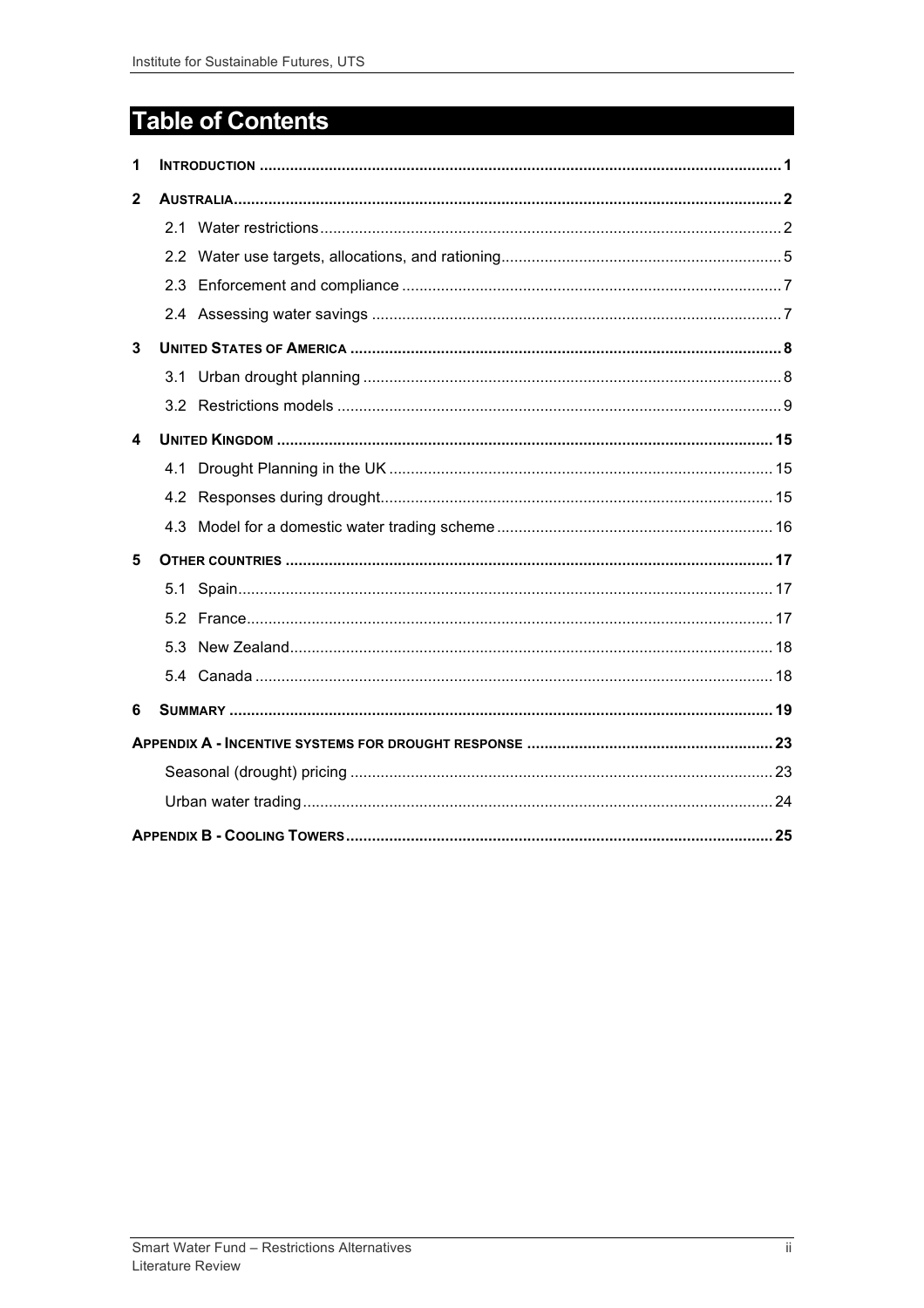# **Abbreviations**

| <b>BSC</b>   | <b>Ballina Shire Council</b>                              |
|--------------|-----------------------------------------------------------|
| CBD          | <b>Central Business District</b>                          |
| <b>DOHS</b>  | Department of Human Services                              |
| EDC.         | Every Drop Counts (Sydney Water Program)                  |
| EREP         | <b>Environment and Resource Efficiency Plans</b>          |
| <b>ICLEI</b> | International Council for Local Environmental Initiatives |
| <b>ISF</b>   | Institute for Sustainable Futures                         |
| QWC          | Queensland Water Commission                               |
| SEQ          | South East Queensland                                     |
| WA ERA       | Western Australian Economic Regulation Authority          |
| <b>WEMP</b>  | Water Efficiency Management Plan                          |
| <b>WMP</b>   | Water Management Plan                                     |
| USD          | <b>United States Dollars</b>                              |
| <b>UTS</b>   | University of Technology, Sydney                          |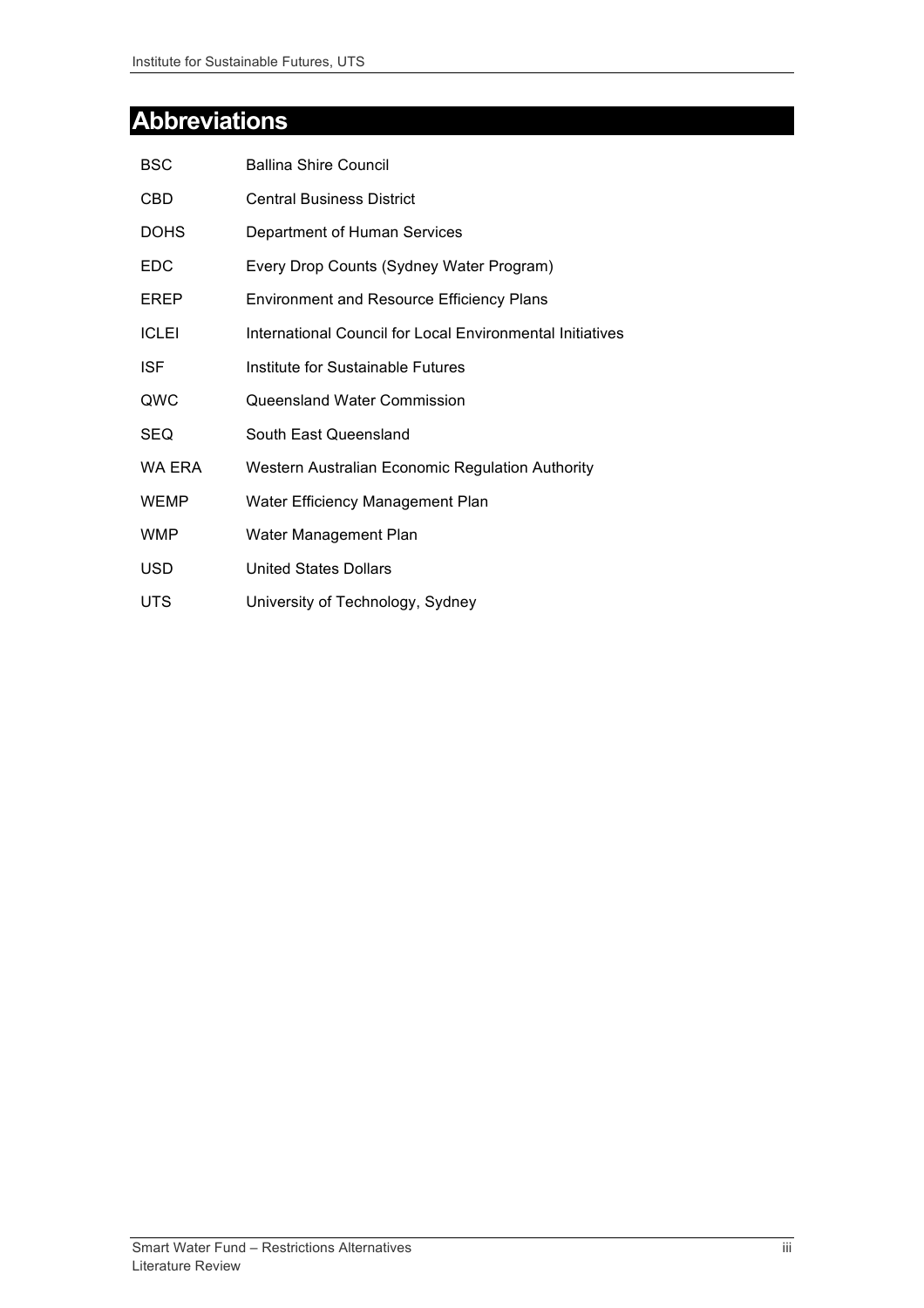# **1 Introduction**

Customer-side drought response measures have been a key component of sustainable urban water management in metropolitan Melbourne. Although there has been widespread community support for low levels of restrictions, more recent evidence indicates emerging concerns about the fairness, flexibility and future water savings potential of the current restrictions framework.

This literature review report is a deliverable under Milestone 2 of the project, "Assessment of Alternative Water Restrictions Models", conducted by the Institute for Sustainable Futures, UTS, for the Smart Water Fund Round 5.

The purpose of this literature review is to identify and document Australian and international applications of water restrictions (customer-side drought response options) in urban water situations.

Restrictions that were applied across Australia are presented in summary form only (section 2), because more detail is contained in the report "Review of Water Restrictions"<sup>1</sup> by Chong et al (2009), which was conducted between December 2006 and August 2007, and because the Steering Committee members are generally familiar with approaches already applied Australiawide. For international applications, this review has excluded consideration of restrictions in locations with substantially less developed urban water supply systems and planning (and security of supply) than metropolitan Melbourne, i.e. developing countries.

This literature review involved accessing publicly available water management plans and other documents about restrictions and drought responses. The review does not document every restriction regime in place in Australia or internationally, but reflects a wide canvassing of the types of restrictions that have been implemented.

The report is outlined as follows:

- Summary review of water restrictions, water use targets, allocations and rationing implemented recently in Australia (section 2)
- Recent approaches to restrictions implement in recent droughts overseas, including United States, the United Kingdom, Spain, and other countries (sections 3 to 5)
- Summary of approaches (section 6)
- Appendixes providing preliminary information for next milestone(s) of project, including: approaches to drought pricing and trading, cooling tower potential water savings and use, sectoral water use in metropolitan Melbourne

*This research was conducted in March to May 2008. Changes that have occurred since May 2008 are not reflected in this report.*

l

 $1$  Conducted for the National Water Commission, which aimed to assist NWI Parties meet their commitment under paragraph 91 (iii) of the National Water Initiative.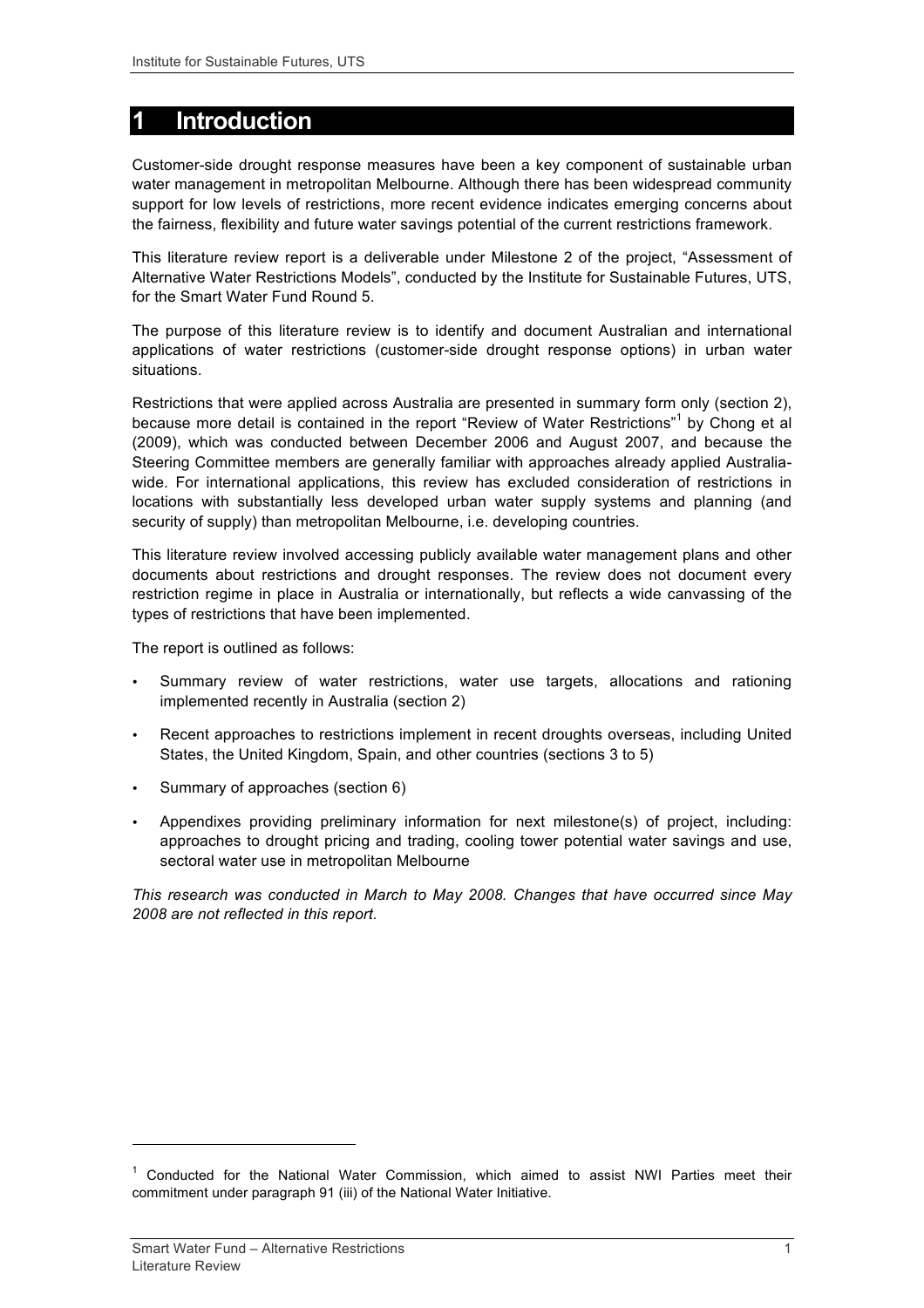# **2 Australia**

## **2.1 WATER RESTRICTIONS**

Water restrictions continue to apply across Australia, in many locations for longer periods or at greater severity than previously experienced. Restrictions in Australia are characterised by diversity, or lack of consistency, between different states and (in some states) between different locations within the same state. Widespread differences exist in restrictions rules and stages, the pace at which restrictions levels have been increased, and approaches to designing, implementing and promoting compliance.

Generally, restrictions have been prohibition-style, with compliance achieved through a mixture of education, promotion, and the threat of punitive-style penalties for non-compliance (although actual implementation of these has been reasonably limited).

This section briefly documents the approaches to drought restrictions that have been applied across Australia, with a focus on capital cities. These restrictions are "temporary" restrictions which intend to achieve water savings during drought only, as distinct from permanent water savings measures.

|  |                                  |  |  | Note that approaches to drought planning across Australian jurisdictions are not within the |  |  |
|--|----------------------------------|--|--|---------------------------------------------------------------------------------------------|--|--|
|  | scope of this literature review. |  |  |                                                                                             |  |  |

| <b>State</b>           | Metro Water Area*        | Recent restrictions (date of introduction) <sup>+</sup> |              |  |  |
|------------------------|--------------------------|---------------------------------------------------------|--------------|--|--|
| Victoria               | Melbourne                | Stage 1                                                 | 1-Nov-02     |  |  |
|                        |                          | Stage 2                                                 | 1-Aug-03     |  |  |
|                        |                          | <b>PWSR</b>                                             | $1-Mar-05$   |  |  |
|                        |                          | Stage 1                                                 | $1-Sep-06$   |  |  |
|                        |                          | Stage 2                                                 | 1-Nov-06     |  |  |
|                        |                          | Stage 3                                                 | $1-Jan-07$   |  |  |
|                        |                          | Stage 3A                                                | 1-Apr-07     |  |  |
|                        | Geelong                  | Stage 1                                                 | Feb-98       |  |  |
|                        |                          | Stage 2                                                 | Dec-99       |  |  |
|                        |                          | Stage 1                                                 | $Dec-00$     |  |  |
|                        |                          | <b>PWSM</b>                                             | $1-Dec-05$   |  |  |
|                        |                          | Stage 1                                                 | $1-Jul-06$   |  |  |
|                        |                          | Stage 2                                                 | 16-Sep-06    |  |  |
|                        |                          | Stage 3                                                 | 1-Nov-06     |  |  |
|                        |                          | Stage 4                                                 | $9-Dec-06$   |  |  |
| <b>New South Wales</b> | Sydney, Illawarra, Blue- | Level 1                                                 | $1-Oct-03$   |  |  |
|                        | <b>Mountains</b>         | Level <sub>2</sub>                                      | $1-Jun-04$   |  |  |
|                        |                          | Level 3                                                 | $1-Jun-05$   |  |  |
|                        | Gosford-Wyong            | Stage 1                                                 | $1-Feb-02$   |  |  |
|                        |                          | Stage 2a                                                | $1-Aug-04$   |  |  |
|                        |                          | Stage 2b                                                | $4-Dec-05$   |  |  |
|                        |                          | Stage 3                                                 | $3 - Jun-06$ |  |  |
|                        |                          | Stage 4                                                 | $1-Oct-06$   |  |  |
| Queensland             | Brisbane/SEQ             | Level 1 (voluntary)                                     | 13-May-05    |  |  |
|                        |                          | Level 2                                                 | 3-Oct-05     |  |  |
|                        |                          | Level 3                                                 | 13-Jun-06    |  |  |
|                        |                          | Level 4                                                 | 1-Nov-06     |  |  |
|                        |                          | Level 5                                                 | 10-Apr-07    |  |  |
|                        |                          | Level 6                                                 | 23-Nov-07    |  |  |
| South Australia        | Adelaide                 | Stage 2                                                 | 23-Oct-06    |  |  |
|                        |                          | Stage 3                                                 | $1-Jan-07$   |  |  |
| Western Australia      | Perth                    | Stage 1                                                 | 1-Nov-94     |  |  |
|                        |                          | Stage 4                                                 | 8-Sep-01     |  |  |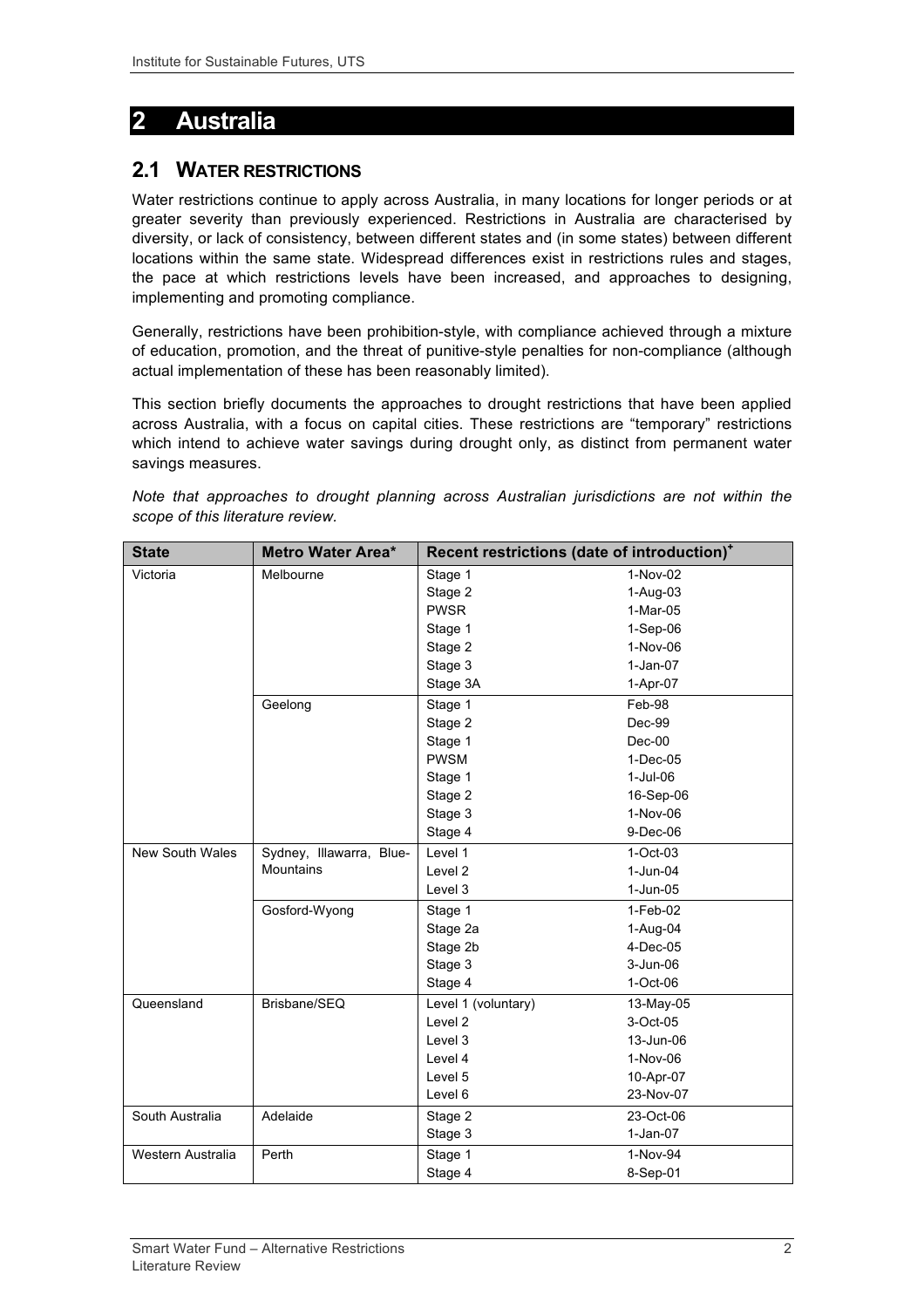| Capital<br>Australian | Stage 1                      | 16-Dec-02  |
|-----------------------|------------------------------|------------|
| Territory             | Stage 2                      | $1-May-03$ |
|                       | Stage 3                      | $1-Oct-03$ |
|                       | Stage 2                      | $1-Mar-04$ |
|                       | Stage 3                      | $1-Sep-04$ |
|                       | Stage 2                      | $1-Mar-05$ |
|                       | Stage 1 - trial of permanent | 1-Nov-05   |
|                       | Stage 1 - PWCM               | 1-Apr-06   |
|                       | Stage 2                      | 1-Nov-06   |
|                       | Stage 3                      | 16-Dec-06  |

+ Note that restrictions rules may have changed since February 2008, when the information in this table was compiled.

## 2.1.1 Residential sector

Residential water use restrictions across Australia have predominantly reflected prohibition-style models, with rules places on types, timing and technologies (methods) of water use. The key types of residential water uses that face restrictions are gardens and lawns, swimming pools and spas, and the washing of vehicles and other hard surfaces. Some of the different approaches to restrictions on residential water use are summarised below.

#### **Gardens and lawns**

Across the majority of Australian capital cities, watering of private gardens and lawns has been restricted, ranging from sprinklers being restricted to two evenings per week (Perth, since September 2001) to a total ban against mains water being used for (various Victorian regional locations, introduced from 2006). However, the approach to restricting garden and lawn watering *as levels/stages of restrictions increase* varies between locations. Although these restrictions may not appear significantly different, subtle differences between rules may have substantial differences in impacts on residential water users, and those industries associated with supplying restricted water-use equipment. Approaches include:

- **Restricting watering to more labour-intensive, less time-efficient (although not necessarily more water-efficient) methods**: In Brisbane and south-east Queensland, it appears that the approach to achieving consumption savings has been to progressively restrict the more time-efficient (and less labour-intensive) watering technologies as restrictions levels increased eg. sprinklers banned at level 2, sprinklers and hoses banned at level 3, with allowable times for bucket and can watering reduced from level 3 (any time) to the current level 6 (3 hours, 3 times a week). This is also the general approach in Adelaide, where allowable sprinkler time has been reduced as restrictions levels increased.
- **Restricting watering times but encouraging more water-efficient methods**: In Melbourne (stage 3a) Sydney (stage 3) and the ACT (stage 3), distinctions are made between dripper and other sprinkler watering systems – these restrictions at least partly aim to encourage more water-efficient practices (although micro-spray systems can be very efficient in some circumstances).
- **Banning certain types of water uses**: In Melbourne, Canberra and south-east Queensland, lawn watering is banned, although garden watering is allowed (but restricted).

#### **Towns water vs. all water**

Most restrictions rules apply to water sourced from mains or town water and do not apply to water sourced from private bores, rainwater collected from roofs, indoor re-use or other sources. However, in some locations, restrictions apply to non-mains water – for example, in the Gosford/Wyong area, stage 4 restrictions apply to mains water use and stage 2a restrictions apply to rainwater use.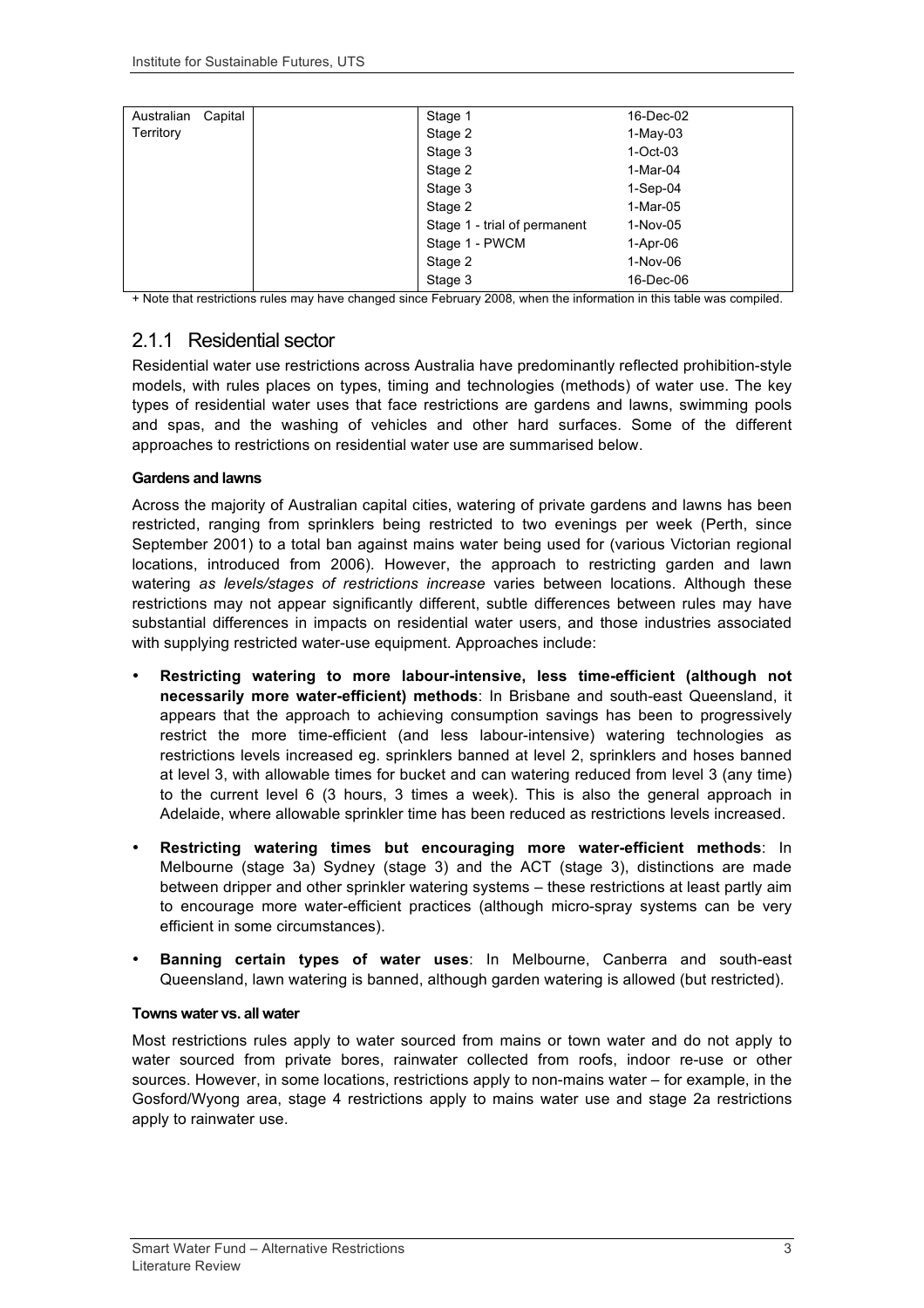#### **Outdoors, indoors and offsets**

Restrictions on residents predominantly focus on outdoor water use. However, some restrictions frameworks include offset plans that require water savings indoors. For example, in Victoria and in south-east Queensland, some topping-up of existing pools and outdoor spas is allowed subject to various conditions, such as installing efficient appliances or fixtures indoors.

### 2.1.2 Non-residential sector

The main non-residential (commercial) business sectors facing water restrictions are nurseries and market gardens, public pools, commercial car washers, building and construction and motor vehicle dealers. (Sportsgrounds are discussed in section 2.1.3). However, a range of approaches has been taken to restricting non-residential water use, including:

- **Specific water restrictions rules for different industry sectors or subsectors**: In Victoria and (applying to a less extensive range of sectors) Adelaide and south-east Queensland, rules are specified for several non-residential water-using sectors. Some of these rules, eg. outdoor watering of pools, may be the same or similar to those applying to residents.
- **Requiring water-efficiency management plans for certain industry sectors**: For example, in south-east Queensland under current level 6 restrictions, there are no specific rules on nurseries, turf farms and market gardens but they are required to water in accordance with a water efficiency management plan that has been submitted to and accepted by the water service provider.
- **Requiring water-efficiency management plans, possibly specifying indoor water-use efficiency, for large water users**: Restrictions levels in both Victoria and south-east Queensland require large water users to develop water-efficiency management plans. In south-east Queensland under current stage 6 restrictions, premises which used greater than 1 ML per year are required to install water-efficient taps and showers, in order to be able to use reticulated water on bathroom, laundry, ablution and kitchen fittings.
- **General rules for all water uses (residential or non-residential) with specific exemptions for the non-residential sector:** In Sydney (level 3), restrictions apply to all water users with specific exemptions for various non-residential sectors. In effect, this is the same as specific water restrictions rules applying for different industry sectors and subsectors, although the mode of communication is different.

### 2.1.3 Open space: sportsgrounds and public parks and reserves

A range of approaches are used to restrict water use on sportsground (public and private) and public parks, reserves, and recreational spaces:

- **Distinction between sportsgrounds and other recreational spaces**: In ACT (level 3) and Adelaide, the same rules apply to all types of recreational spaces. In other locations, such as south-east Queensland, Victoria and Sydney, specific rules or exemptions apply to watered sportsgrounds (compared to parks).
- **Sportsgrounds**: football fields, netball courts, school ovals, hockey fields, baseball and softball fields, public tennis courts, golf tees, bowling greens, croquet lawns.
- **Outright bans** on watering sportsgrounds and recreational spaces are not widespread, however in south-east Queensland under level 6, parks and reserves are not to be watered using reticulated water supply, and in Victoria under level 3, one in four sportsgrounds can be watered.
- **Water savings** are required in several states, for example in ACT (35% saving under level 3) and Victoria (25% saving under restrictions implemented).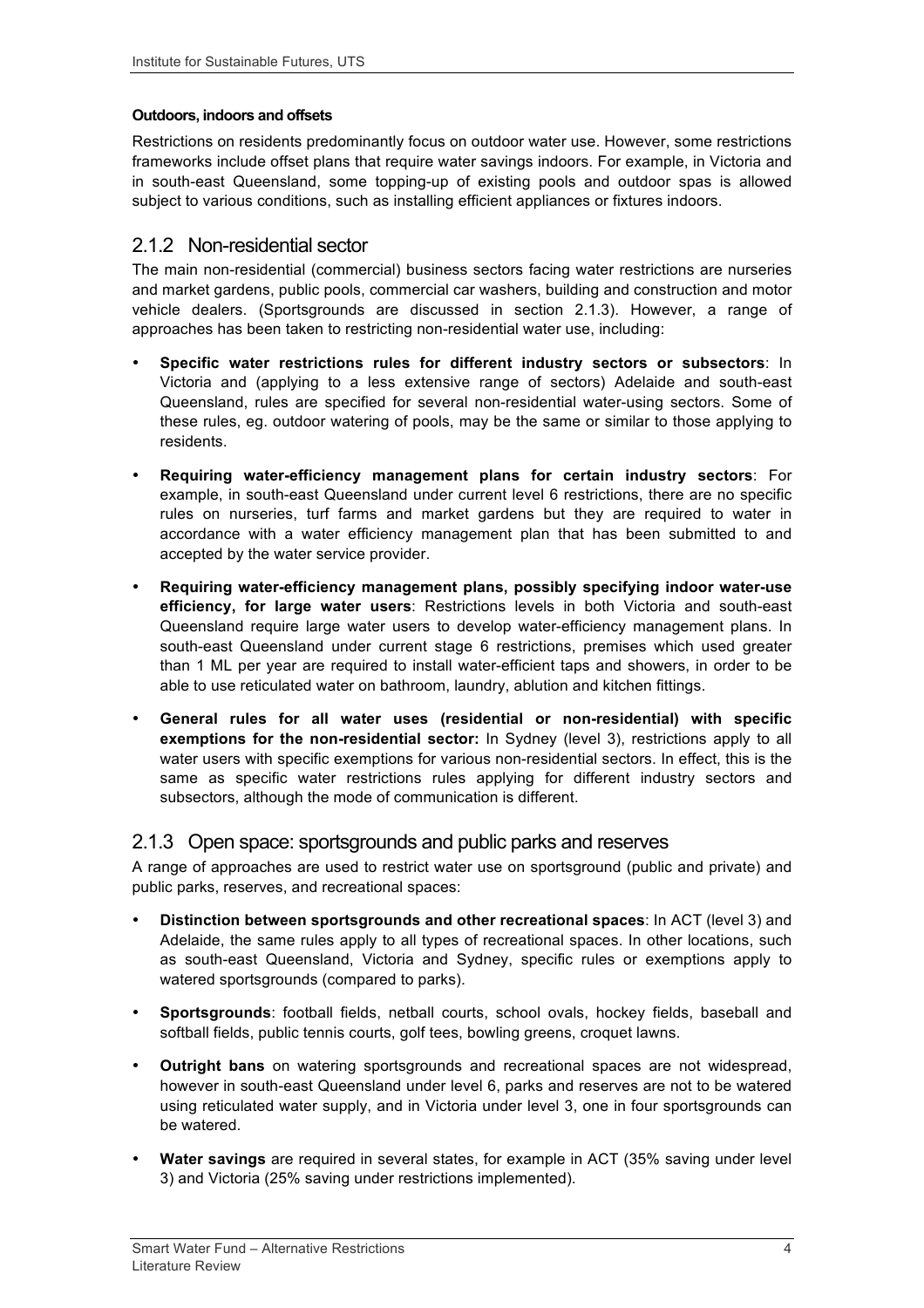- **Limiting hosing and sprinkler times:** Adelaide and Sydney.
- **Water efficiency management plans**: In south-east Queensland, sportsgrounds are not subject to specific rules however must abide by water efficiency management plan requirements applying to other non-residential water users.

#### **2.2 WATER USE TARGETS, ALLOCATIONS, AND RATIONING**

One subset of customer side drought response options are based on the provision of a per-user quota of water over a pre-determined time period. There are a variety of compliance mechanisms that apply to this category of options, from voluntary compliance to aspirational targets to a combination of fines and rebates ('carrot and stick' approaches) for customers that consume over or under the specified quota. This section describes a selection of this category of options being implemented in Australia, including voluntary targes, rationing and allocation schemes.

*See Appendix A for further discussion on the potential of targets and allocations as an alternative restrictions model.*

#### 2.2.1 Voluntary targets

In **south-east Queensland**, recent restrictions regimes have included a combination of specific requirements coupled with a residential voluntary target. As part of restriction levels 5 and 6, Target 140 is a community education campaign to encourage all residents of South East Queensland to reduce their water use, on average, to below 140 litres of water a day. The implications of this target for the average household are minimal outdoor water use (bucketed water use only) and efficient use of water indoors. Although introduced as part of Level 5 restrictions in April 2007, this target has continued as part of the Level 6 restrictions that have been implemented in Queensland since November 2007.

The Target 140 education campaign includes a website (www.target140.com.au) which is updated regularly to reflect current progress toward this target. The program has been successful in reducing water use below 140 litres per person per day, with daily water usage reaching below 120 litres per person per day in April 2008 (Queensland Government 2008).

In **Gosford city and Wyong Shire** communities in New South Wales, a water consumption target has been placed on the bulk water supply quantity of 490 megalitres per week under Level 4 water restrictions. Under the level 3 restriction requirements, there is a voluntary residential target of 150 litres per person per day.

#### 2.2.2 Residential Allocations

**Gladstone City Council** introduced a rationing system in response to the 2002-2003 drought whereby households were required to limit water use to approximately 6 kilolitres per week, depending on the number of occupants in each household.

Meters were read at the start of the rationing period and rationing for each house applied following this initial meter read and following this the aim was to read meters at least every quarter. Residents received slips in their mailboxes advising them of the reading as well as instructions on how to read their meters. If people used more than the allocated amount, a series of penalties applied. A first offence attracted a warning, but second and subsequent offences would result in water supply cut backs. A second high reading would mean a restrictor valve would be fitted to the water meter, cutting back the pressure available to households (Mitchell et al 2003).

In **south-east Queensland** a fine of \$1050 applies for excessive water use by households (above 200 litres per person per day, or above 800 litres per household per day). Through the "Excessive water user program", high water-using households are notified of excessive usage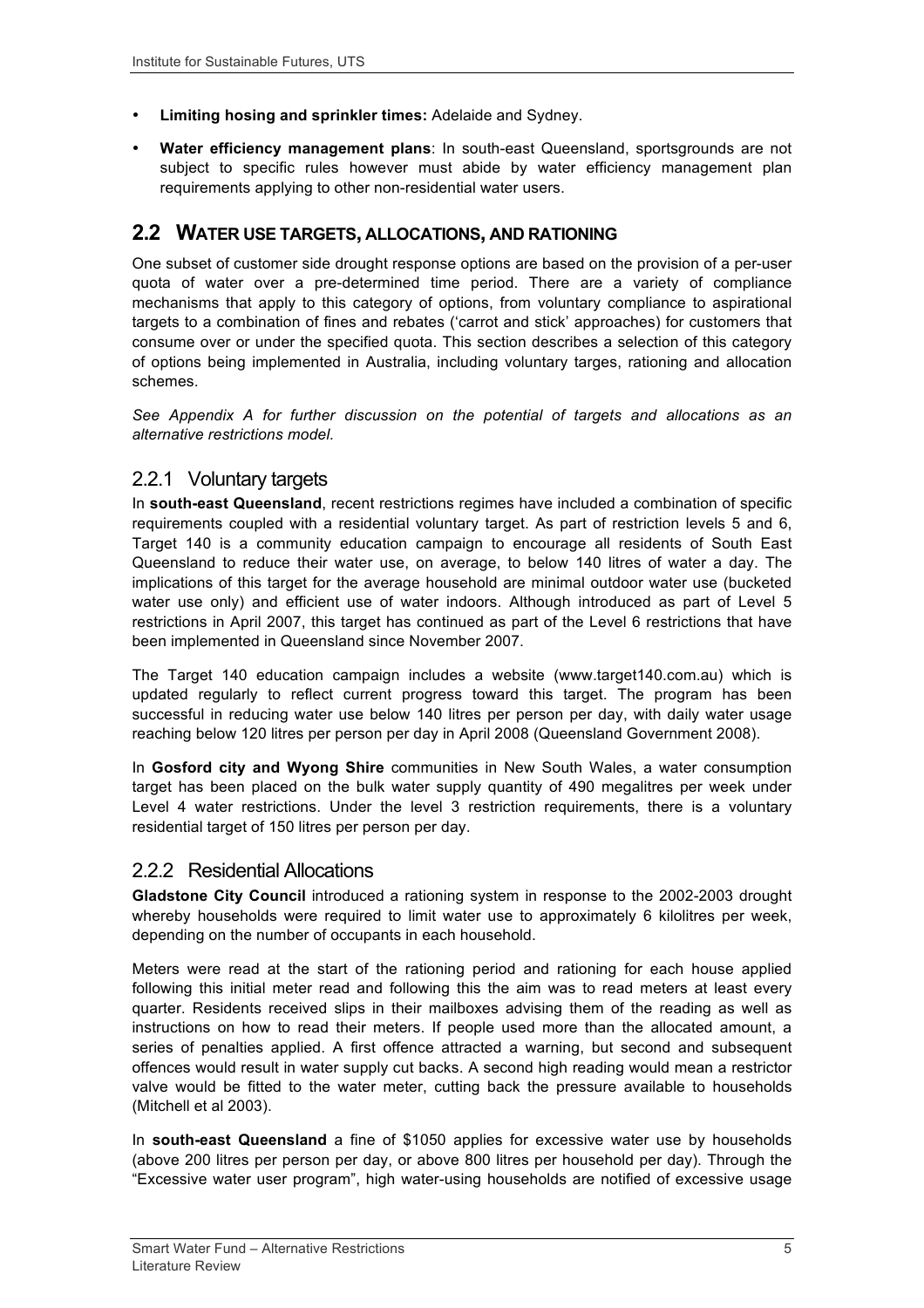through Council's normal billing process, and asked to explain their excessive use. If households do not respond to this request they face an outdoor water ban. If the household continues to use water excessively without a legitimate excuse, a penalty of \$450 and an outdoor watering ban applies. If a second offence is committed, an additional penalty of \$1050 may apply.

In the mid-1990s, **Ballina Shire Council** (New South Wales) had in place a combined allowance and four-step residential tariff structure. Although this tariff structure was not introduced specifically as a drought response measure, it is an example of how bill discounts could create incentives to reduce water use. For example in 1997, a discount applied to customers who used less than 350 kL/a, comprising a reduction of 30 c/kL for every kL reduced below 350 kL/a, with the maximum discount payable being \$60 (Preferred Options 1997).

#### 2.2.3 Non-residential allocations

Gladstone is one of the most intensive areas of industry in Australia, producing 8 per cent of Australia's total exports. Responding to the 2002-03 drought, water restrictions were introduced on industrial water use, and industry responded through a variety of water efficiency measures.

Restrictions of 10% then 25% for industrial water use in the 2002-2003 drought prompted industrial users to improve water efficiency in their systems, resulting in longer term savings in the post-drought period (Corder and Moran 2006). For example Boyne Smelters Limited reduced their 2003 consumption by 32% (Corder and Moran 2006).

#### 2.2.4 Open space allocations

As part of level 3a water restrictions in Melbourne, councils were only permitted to irrigate one in four sportsgrounds. However, in a bid to provide councils with greater flexibility to maintain their sportsgrounds, a water allocation system was developed so that councils were able to use the same volume of water they would use for one sportsground on any number of sportsgrounds. The aim of the sportsground allocation program was to save the same volume of water as when one in four parks are irrigated (under stages 3 and 3a), but to provide greater choice for councils.

The 'ceiling' water consumption for the allocation program was based on the volume of water used for irrigating council sportsgrounds in Jan – Dec 2007, when the "1 in 4" restriction was in place. Councils participating in the scheme were required to:

- Develop and implement short, medium and long-term water management strategies,
- Provide information on the turf species being used on each irrigated sportsground,
- Provide information on the total m2 of irrigated area (and ensure that the irrigated areas were sportsgrounds only)
- Develop refurbishment plans for ovals requiring transition to drought tolerant species by July 2008
- Implement real time consumption monitoring by 31 Dec 08
- Implement real time central control of irrigation system by 31 Dec 08
- Complete independent audit of irrigation systems by July 2008
- Provide monthly reporting of water consumption and quarterly reporting of progress on all other initiatives, including the refurbishment plan (Horton and Cini 2008).

In its initial phases this program had the highest uptake in areas of Melbourne that tended to have higher rainfall and better soil conditions, as these environmental conditions provided those council areas with greater flexibility to extend their watering allocation. However, there was very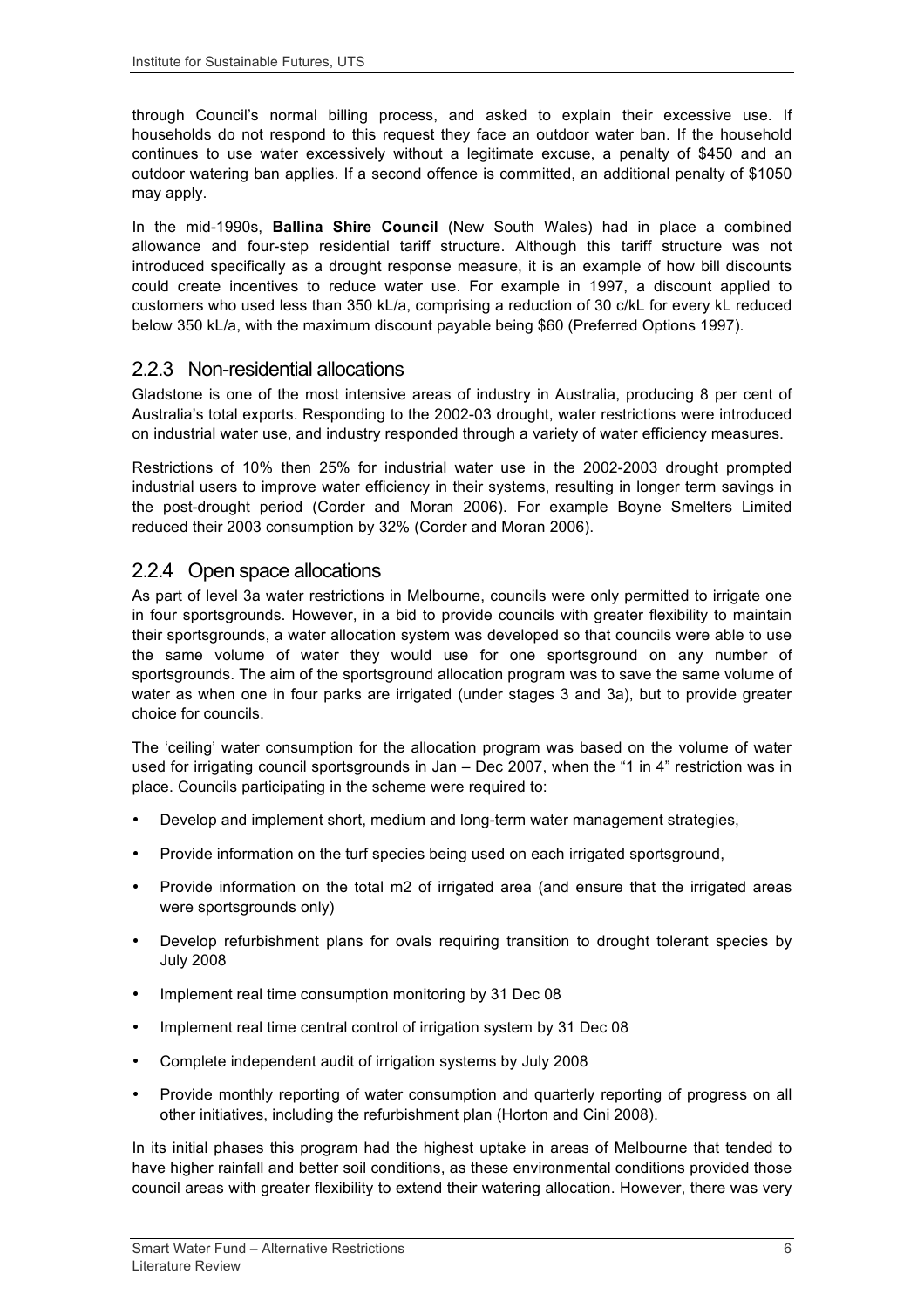low uptake in the drier areas of Melbourne where clayey soils were more prevalent (Horton, pers. comm. April 2008).

#### **2.3 ENFORCEMENT AND COMPLIANCE**

Although there are legal provisions in most states for enforcing restrictions through the courts, this mechanism has not been implemented to date, due to the expense and difficulties associated with obtaining evidence. In most locations, utilities implement a provision to issue on-the-spot fines (usually between \$100 and \$500) to individuals.

The number of fines issued varies according to location, partly reflecting:

- The continuous duration of restrictions for several years, such as in Sydney and Perth.
- The more recent provision for on-the-spot fines in some areas, such as in Victoria and Adelaide. However, although more fines have been issued per residential connection in Perth than elsewhere, this still represents a relatively small proportion of households.

In most locations, monitoring compliance is conducted through a combination of telephone "dob-ins" from the community and active patrol by utility (or council) staff. Warning notices that include educational material are usually issued for the first offence and fines are not issued until breaches are confirmed by on-site inspection.

While telephone "dob-ins" are an important component of monitoring restrictions, in many locations a large proportion of reports has subsequently been revealed to concern use of greywater or rainwater (which are not generally restricted). Visible monitoring of restrictions, for example through staff or meter readers wearing identifiable clothing, is supported generally by the community, as an indication that utilities and organisations intend to enforce restrictions rules (Victorian Drought Coordinating Committee, pers. comm. March 2007).

A snapshot of compliance rates and numbers of fines issued in various states and territories in available in Chong et al (2009).

### **2.4 ASSESSING WATER SAVINGS**

Ideally, **measuring water savings** due to restrictions would be estimated by collecting information and data about the extent to which specific water restrictions rules affect residential and non-residential water use behaviour. However, to date comprehensive data required does not exist. Given the absence of end-use data, estimating savings is limited to using available data on total consumption – that is, metered total consumption observed during restrictions less total consumption estimated to have occurred in the absence of restrictions. Using a range of methods, to correct for the impacts of weather, savings of between 8% and 33% have been estimated, depending on location and stage (however note that due to aggregation, most of these estimates include savings due to any other demand management programmes). Notably, restrictions savings have not been assessed for any individual components within an overall restrictions regime.

Cities for which water savings due to restrictions have been assessed compared to climatecorrected demand include Perth (September 2001-September 2007), Sydney (October 2003- July 2006), ACT (December 2002 – October 2005) and Melbourne (November 2002 to April 2005). Cities for which savings were estimated by comparing observed consumption against historical averages include Geelong, Adelaide and Brisbane. Reporting of savings data (calculated against climate-corrected demand) is not generally made publicly available, although during restrictions periods various agencies have published on their websites time series data, comparing current consumption to historical consumption, or progress against per capita consumption targets. Further information on water savings from restrictions is available in Chong et al (2009).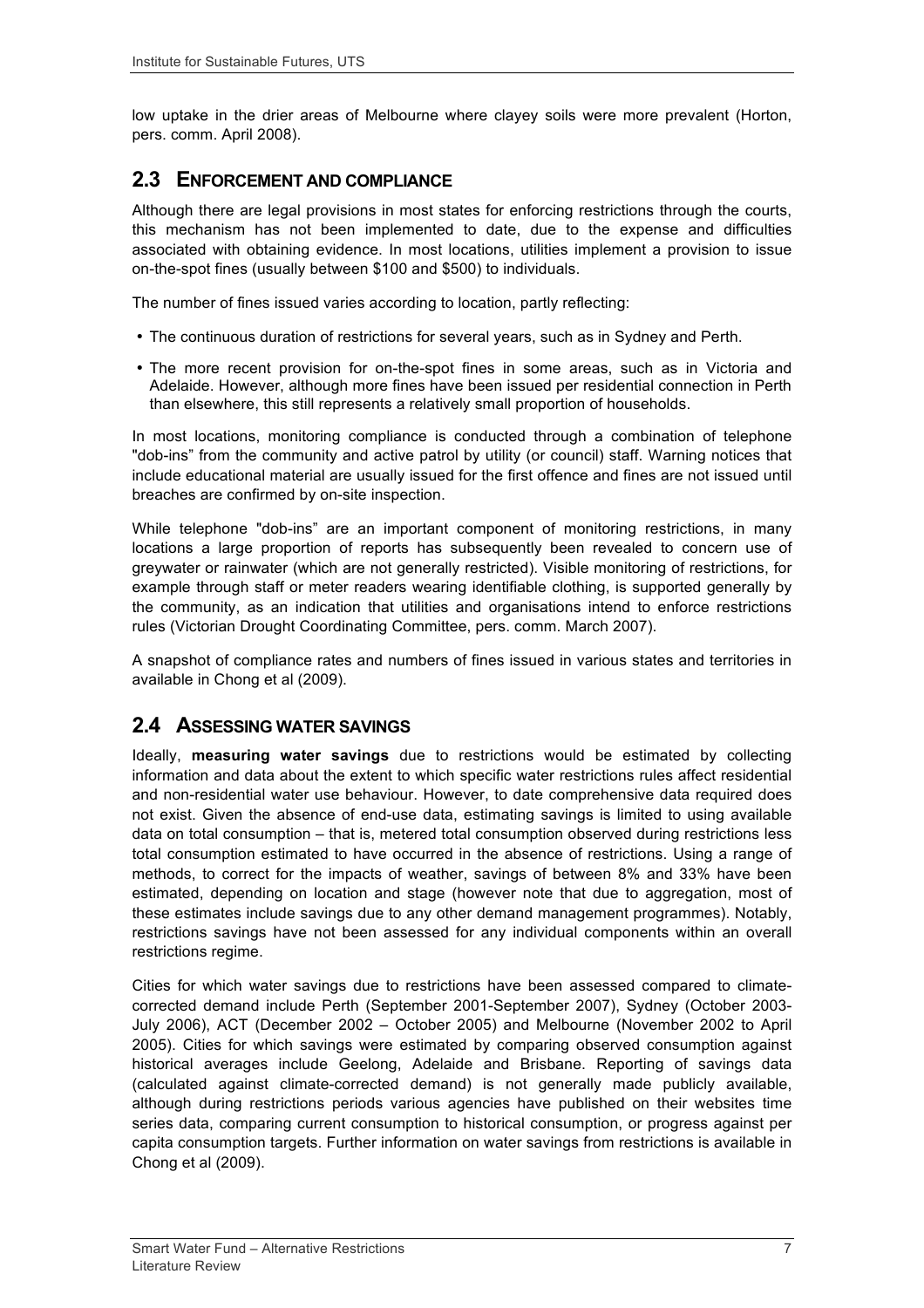# **3 United States of America**

Responses to drought in the United States vary by individual state and locality. A comprehensive review of all drought management approaches has not been conducted, however, this section draws on examples from various urban locations in the following jurisdictions: California, Colorado, New York, Texas and Georgia.

## **3.1 URBAN DROUGHT PLANNING**

In the United States, development of responses to reduce vulnerability to drought has occurred mainly at state and local scales. During the widespread U.S. drought of 1975-77, no state had a formal drought plan. However, by October 2006, all except nine states had formal drought plans (or were developing such plans) (NDMC 2006). Many of these state-based plans take into consideration allocation tradeoffs between major urban and rural (i.e. irrigated agricultural) areas, as well as the security of water sources shared between states, Specific responses to drought for urban water-using sectors are contained in city- or locality-based plans.

In **California,** since 1983, under the *Urban Water Management Planning Act,* every urban water supplier that provides water to more than 3000 customers or provides more than 3000 acre-feet (3700 ML) annually are required to develop and implement an Urban Water Management Plan. Each supplier is required to prepare an "urban water contingency analysis" including six components (California Water Code Section 10632):

- 1. A description of the stages of action an agency will take in response to water shortages
- 2. An estimate of supply for three consecutive dry years
- 3. A plan for dealing with catastrophic supply interruption
- 4. A list of the prohibitions, penalties and consumption reduction methods to be used
- 5. An analysis of expected revenue effects of reduced sales during shortages and proposed measures to overcome those effects
- 6. How it will monitor and document water cutbacks.

A review conducted in 2005 revealed that about 90% of agencies had not updated their Urban Water Management Plan since 1991. However, since then, about 40 of 400 major agencies have updated their plans (Farwell, pers. comm. May 2008).

Drought Emergency Rules, contained in the *Rules of the City of New York* (Title 15, Chapter 21), were implemented in **New York City** for seven months from 1 April to 1 November 2002. During this drought period, a Drought Emergency Variance Board was appointed to deal with exemptions to these rules. Subsequent to this drought, the Department of Environment Protection streamlined and simplified the rules for the three different stages (NYC DEP 2004).

The preparation of a drought management plan, however, has not necessarily ensured immunity for urban regions, or their water planners, against the consequences of prolonged or severe drought. For example, in 2007 states in the south-east of the US. sharing water from Lake Lanier (including **Georgia, Florida** and **Alabama**) suffered extreme drought. Although state-wide drought management plans, such as Georgia's, detailed stages of drought and drought response including restrictions rules applicable in urban centres, as the drought progressed these were criticised as being insufficient, and that state-wide water plans should take into account regional water sharing arrangements and development controls (Dewan and Goodman 2007).

Across the states, a number of different approaches are taken to establishing **indicators** and **trigger** levels for stages of drought and drought responses. Indicators are variables used to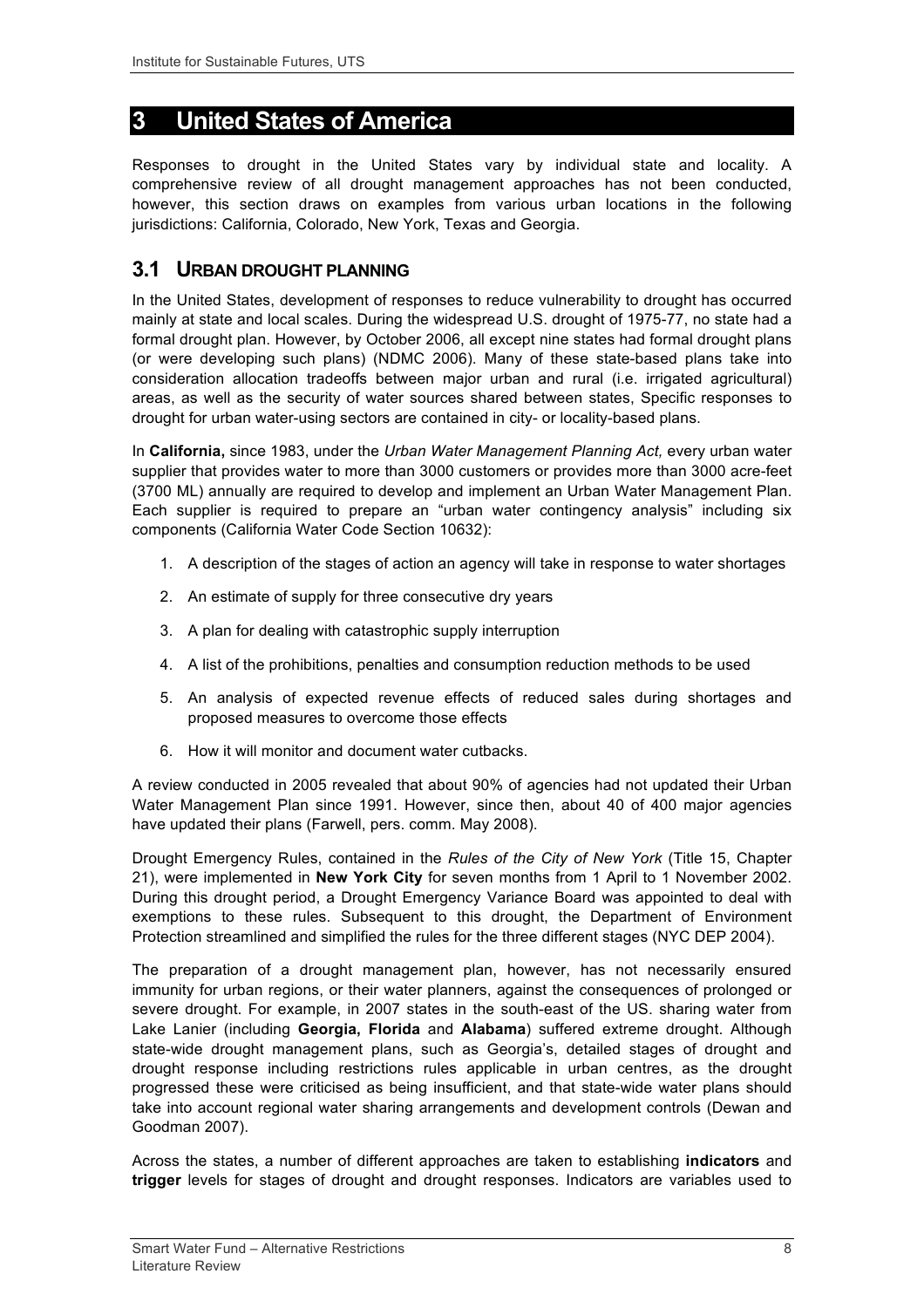describe the magnitude, duration, severity and spatial extent of drought, whereas triggers are the threshold values of an indicator that distinguish drought level/stage (Steinemann et al 2005). In the U.S., indicators are based on hydrological, water supply and meteorological variables (including where relevant variables relating to snowpack and snowmelt). Triggers are determined based on stochastic modelling (i.e. based on security of supply), or set to ensure supply through conditions equivalent to "past worst droughts". However triggers are not always determined or announced publicly in advance. For example:

- The **City of New York**'s Drought Management Plan and Rules (NWC DEP 1998) state that a 'Drought Emergency' is declared when there is 'reasonable probability' that the city's reservoirs would be drained. Trigger levels for restrictions are not pre-determined.
- In **Austin, Texas**, triggers are set and revised annually, depending on water supply, system capacity (particularly treatment capacity) and demand conditions. The triggers reflect a mix of indicators - for example, in 2004-05 Stage 1 'trigger' was set to apply from May through September; the stage 2 trigger was related to demand (247 mgd for three consecutive days or 251 mgd for one day), and the stage II trigger was "to be determined by the Director of the Austin Water Utility" (Austin Water Utility 2005).

### **3.2 RESTRICTIONS MODELS**

Like for Australian jurisdictions, **publicly available quantitative or qualitative evaluations of specific restrictions are not easily available**. Whilst some jurisdictions during drought may report consumption savings of a restrictions period compared to previous years, few report climate-corrected savings evaluations. No studies formally evaluating demand hardening or long-term conservation potential of *specific, individual* restrictions models have been identified as part of this literature review.

**Compliance mechanisms** associated with prohibition-style restrictions generally involve warnings and fines, with visible enforcement from "water cops". Farwell (pers. comm. May 2008) recommended that the most effective fine system, in terms of ensuring compliance and promoting confidence in the restrictions, involved only one warning.

#### **City of Boulder, Colorado: Enforcement of restrictions during the 2002 drought.**

In response to drought, Boulder requested voluntary watering restrictions in early May 2002 and imposed mandatory restrictions in early June. The mandatory restrictions were primarily targeted at irrigation use. Penalties were established from %50 for the first violation to \$300 for third violation.

A private security firm was hired to assist with compliance efforts. Of 523 notices issues in 2002, 53 citizens requested a court hearing to contest the charge, which was upheld in 30 of 40 cases held. The number of water use violations dropped steadily over the course of the summer, the last observed in October.

Over these 3 months, the city collected \$27,615 in fines. The cost of staff time was approximately \$39280 for private security staff as well as substantial time cost for city staff.

*Source: City of Boulder Drought Plan 2003.*

In terms of restrictions models, **time of day and week residential garden watering restrictions** are common. Some examples are listed below.

- Year round restrictions on landscape watering (sprinklers) between certain times, on certain days except if using a watering can, hand held hose or bucket – San Antonio and Frisco in Texas and Southwest Florida (San Antonio Water System 2006, City of Frisco 2007, Southwest Florida Water Management District 2007)
- Time of day sprinkler use restricted Albuquerque, New Mexico (City of Albuquerque 2007)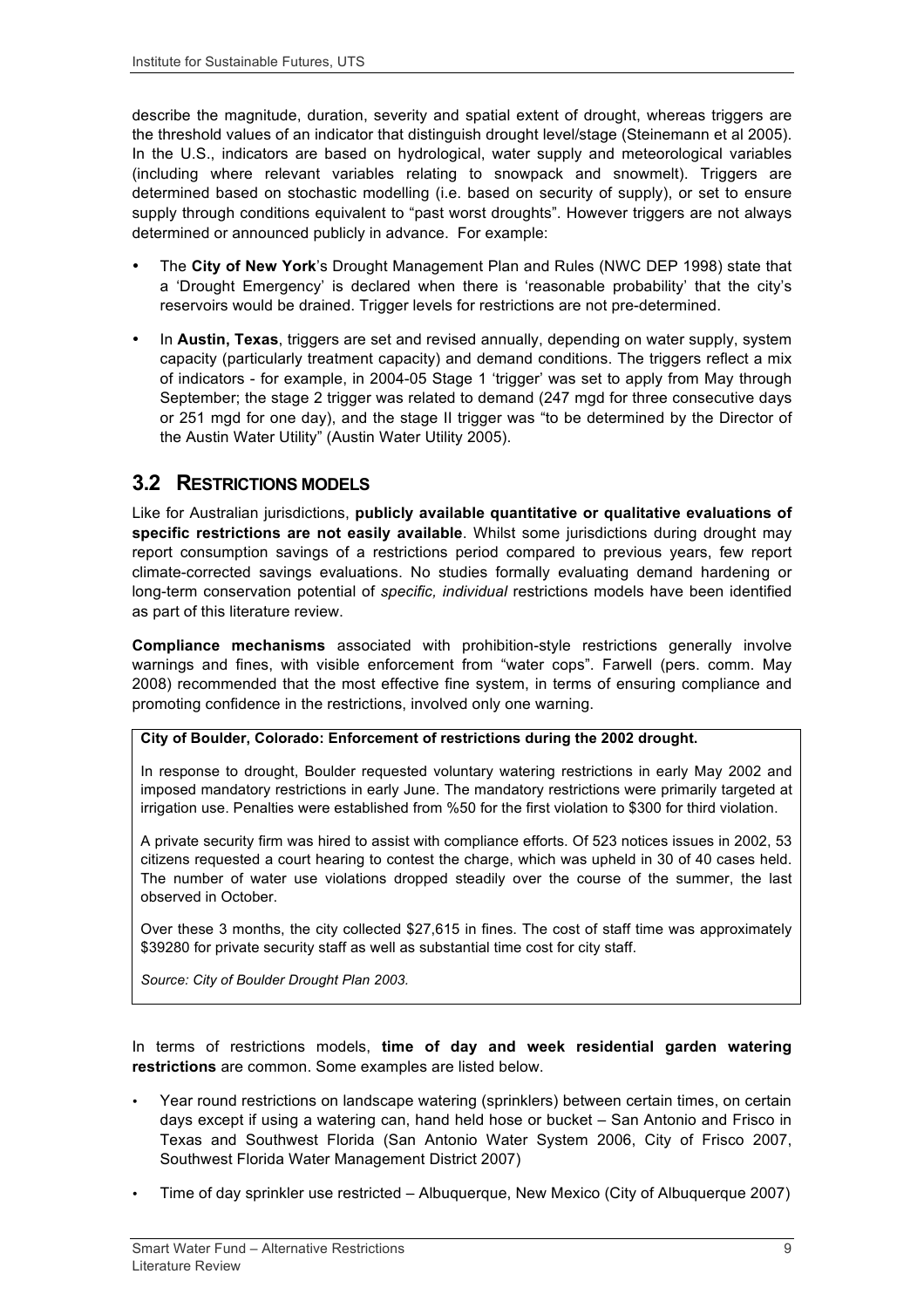- Penalties for sprinkler use in cold temperatures or during rain City of Frisco, Texas (City of Frisco 2007)
- Drip irrigation any day, sprinkler irrigation only once a week Southern Nevada (Southern Nevada Water Authority 2006)
- Lawn watering restriction in Colorado ranged from once to three times a week and were either voluntary or mandatory. The greatest water savings were found in cities with the most aggressive and stringent mandatory restrictions (Kenney et al 2004)

The remainder of this section describes other types of restrictions instruments.

#### 3.2.1 California – water budgets

Customer-side approaches to rationing during drought (i.e. the introduction or tightening of individual customer 'water budgets') have long been applied in California. In 1976-77 drought, a range of mandatory and voluntary residential rationing programmes were implemented, with savings beyond that required. For example, the Marin Municipal Water District required savings of 57% per capita but achieved 65% (to 35 gallons per person per day, around 132L/p/day). East Bay Municipal Utility District required 35% reduction per household, and achieved 40%. (California DOWR 2008).

Since then, various water budget rate systems have been implemented. There are a variety of water budget systems, many of them including tiers or blocks of allocations at different pricing, and all with some degree of individualisation according to customer characteristics (such as household size and irrigable area). Although these are primarily a model for billing for water, there is emergent potential for these rate systems to be used as a drought response measure, and applications include reducing allocations during drought based on percent reductions, on financial rationing, on per connection allocations, on per capita allocations, and hybrid per capita/percentage reductions. California DOWR (2008) describes the advantages and disadvantages of each type of model.

As in elsewhere in the United States, the focus of drought responses has been on the **residential and open-space sectors**. Farwell (pers. comm. May 2008) noted the maintaining employment as a key driver for not applying cross-industry prohibitive measures during drought, but also suggested that due to heterogeneity across and within commercial and industrial sectors, more targeted long-term demand reduction programmes are more appropriate for promoting water use efficiency.

A key implementation requirement of monthly water budgets in California is **monthly metering**. Automated ('smart') metering has the additional advantage of enabling users and water agencies to detect leaks (Farwell, pers. comm. May 2008).

#### **Irvine Ranch – water budgets**

Irvine Ranch is a semi-arid area that has developed water allocations combined with an ascending block tariff structure in order to reduce water consumption. Residential allocations are calculated based on the occupancy and the landscape square footage.

To ensure compliance, customers who exceed their water allocation can accrue penalties, which are then hypothecated back into further water conservation programs to help those receiving penalties become more efficient.

Water Budgets support optimum landscape irrigation, as the allocations change weekly based on current weather data and evapotranspiration rates. As a result, the most effective way for customers to reduce water bills is to monitor weekly usage and compare this to their weekly allocations, which can be calculated using the website of the local water authority (Irvine Ranch Water District 2008).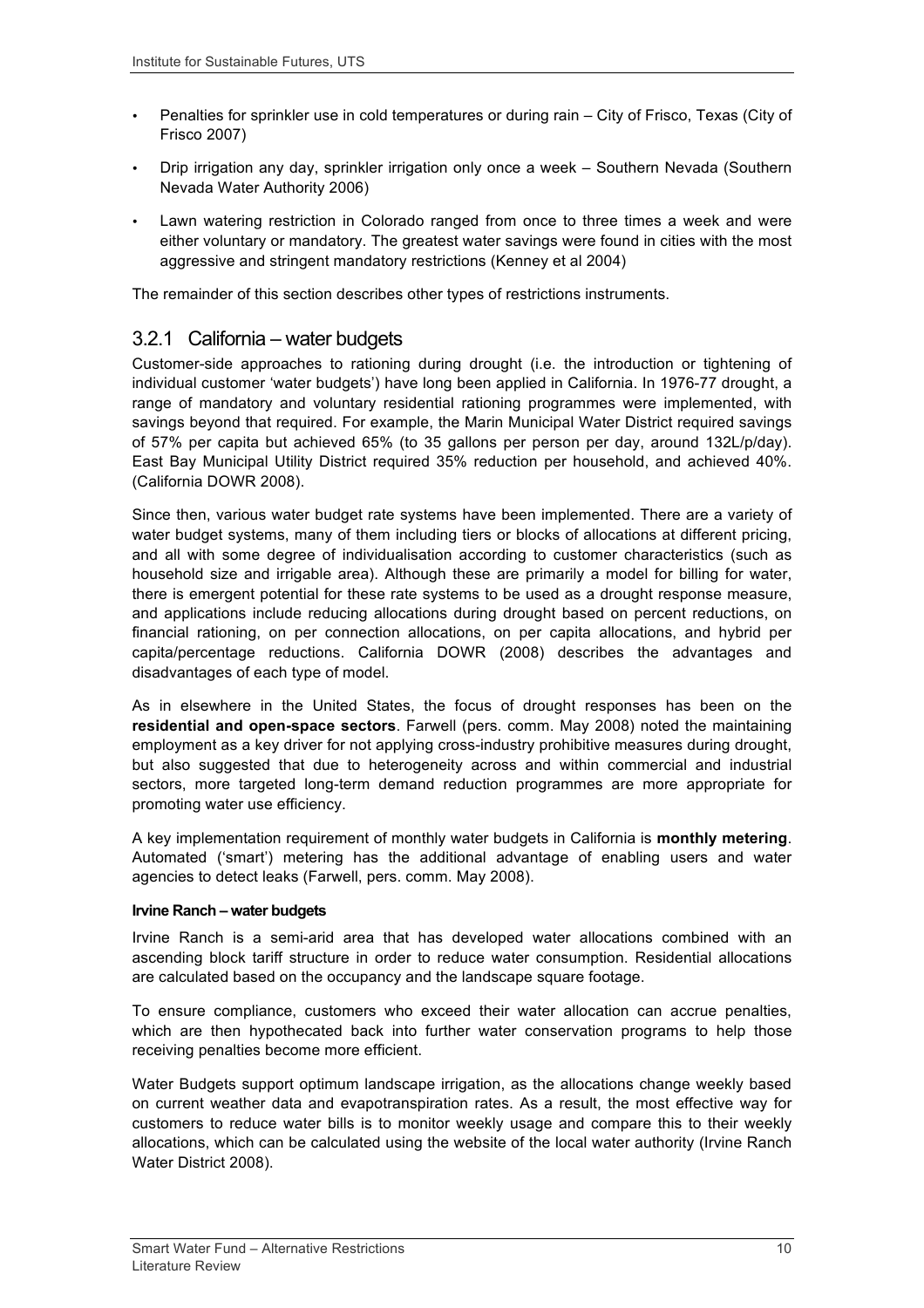#### **San Diego – water budgets with banking**

In San Diego, California, participation in the water budget programme by multi-family, commercial and public sites is currently voluntary (San Diego County Water Authority 2008).

However, in the past, allocations for large landscape managers have been determined for each month, based on historical averages of evapotranspiration during the year. During times of drought, these allocations are reduced, and customers who choose to reduce their water use below these reduced levels could "bank" the difference, which could then be drawn upon at a later date. This allows the landscape managers to irrigate more during the hottest months when the water stress is the greatest. Deficit irrigation during the earlier stages of the drought can also help the plants adjust to water stress, and increase the hardiness of the plants (Brown 2003).

#### **Goleta – hybrid per capita and percentage reduction**

The Goleta Water District's rationing plan established a hybrid per capita and percentage reduction for residential accounts. Each residential account received a health and safety allocation, varying between single family and multi-residential units, and a percentage of its average use. Residential allocations were increased for **additional residents**, for **health exemptions** and **fruit trees**, but only if the customer had installed efficient toilets and showerheads and drip irrigation was used. Commercial accounts were also reduced by a percentage from their five year average. The program was implemented in May 1989 with a goal of 15 per cent conservation and achieved a 30 per cent reduction (against historical average). (California DOWR 2008).

#### 3.2.2 Colorado

Drought conditions in the summer of 2002 prompted several cities along Colorado's Front Range to impose restrictions on outdoor water use, focusing primarily on limiting the frequency of lawn watering, but also with an innovative application of drought surcharges in Denver.

Analysis by Kenney et al (2004) represents one of the very few assessments of savings due to drought restrictions which have been measured against climate-corrected (rather than historical average) demand. Savings in nine municipal water regions were assessed, and ranged from 18 to 56 per cent in use per capita during mandatory restrictions compared to 4 to 12 per cent during periods of voluntary restrictions. Savings from the drought surcharge period in Denver are discussed below. A study by Howe and Goemans (2002) suggested that if prohibitive restrictions were already in place, any drought surcharge would have to be significantly high (as was in the case of Denver) to achieve additional water savings.

#### **Denver – drought surcharges**

Following a severe drought in 2001/02, Denver Water introduced residential drought surcharges in addition to water restrictions in Denver, Colorado. Prior to introduction of the surcharge, customers generally supported the idea, although community members did not feel that they were wasting water. They believed 'someone else' was responsible for wasting water (Kuykendoll 2003).

Initially set at a relatively low rate, in the summer of 2003 these surcharges were increased dramatically. The structure reflected increasing 8-block tariff increasing the standard rate by 50% to 500%:

- A surcharge on top of the standard tariff of US\$1.58/1000 gallons (US\$0.42/kL) of US \$0.80 per kilogallon for consumption levels for 19,000 to 22,000 gallons in a two month period (equivalent to US\$0.21 per kL for consumption 36kL to 42kL/month),
- For large water users, the summer surcharge on the highest block tariff was USD \$14.22 per kilogallon, \$11.85 in excess of the normal rate of \$2.37. Large users were defined as customers using above 60 kilogallons over each billing period (bi-monthly).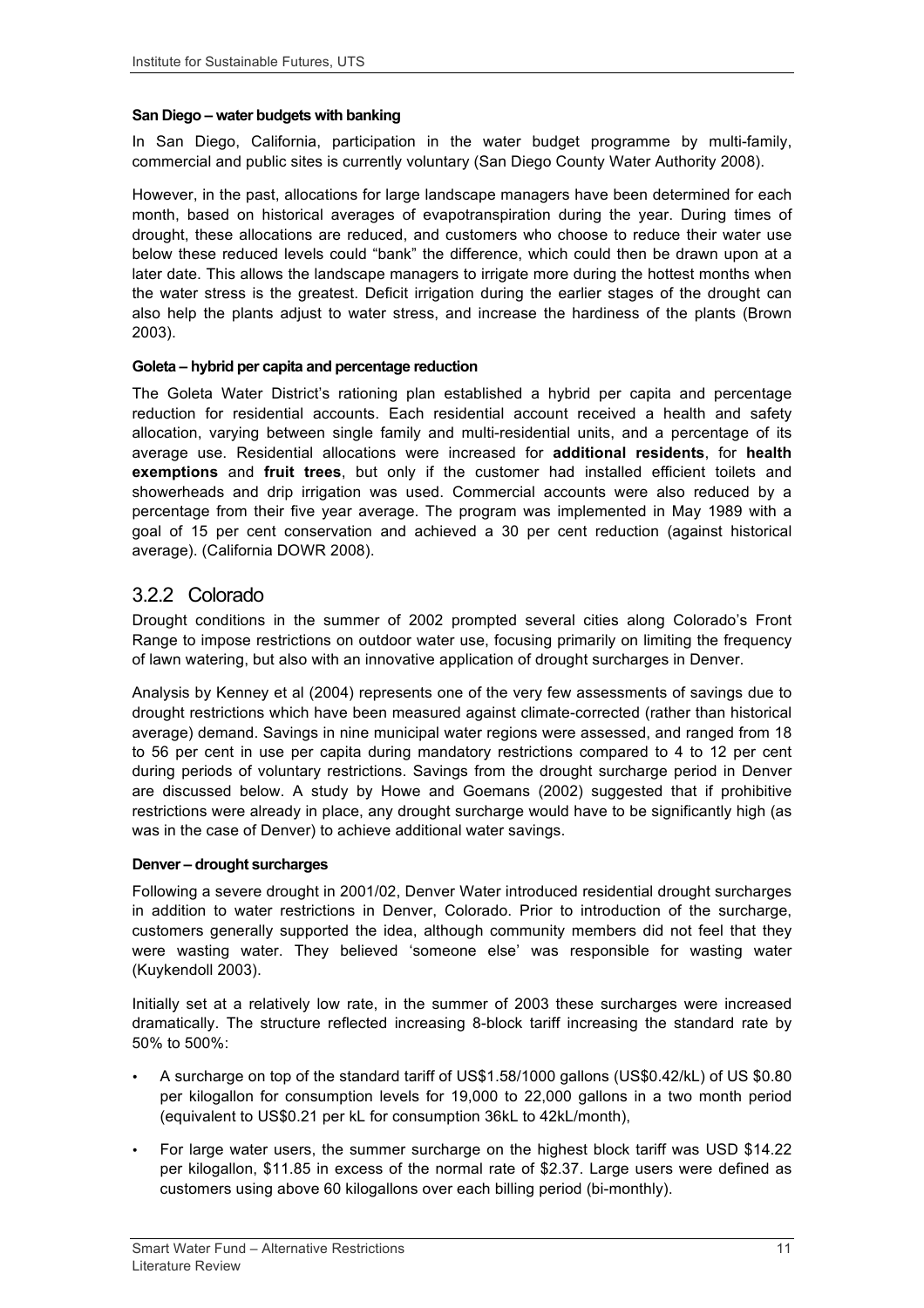The drought surcharge dramatically reduced water reduction, by about 70% compared to forecast consumption (Denver Water, pers. comm. March 2007). Water savings appeared to continue through the winter of 2004/05, when restrictions and surcharges had been lifted, with usage 20-28% below normal winter usage (Denver Water, pers. comm. June 2005). However, the financial impact on water users was significant, with up to 79% of customers paying a surcharge and some paying substantial amounts. One of the lessons learned from the experience in Denver was that block tariff schemes may result in equity issues for households, depending upon occupancy and lot size. In response to these issues, some community members called for individualised billing, indexed to account for the occupancy and lot size of each household, also known as 'water budgets'.

Denver Water also experienced revenue shortfall which required postponement of maintenance works and deferral of some capital projects (Denver Water, pers. comm. June 2005). They also note that the relationship between water users and Denver Water was adversely affected by the implementation of drought surcharges.

For commercial, industrial and governmental customers, a target water set to achieve 70% of the water consumed relative to a 2001 baseline.

*See Appendix A for further discussion on the potential of drought pricing as an alternative restrictions model.*

#### **Boulder – proposed allocation for city parks**

The City of Boulder Drought Plan (2003) establishes guidelines for triggers and response strategies, however suggests that these should be reviewed and develop in detail each drought period. Most of the suggested restrictions on residents are conventional prohibition-style models, with percentage decreases also suggested for commercial, industrial and open-space sectors at more severe levels of restrictions.

More innovative approaches for restrictions on water use for city parks and street landscaping are also proposed in the Drought Plan. Municipal use, comprising parks irrigation, recreation centres, and street median irrigation, accounts for about 3% of the total annual demand of the city water system. As part of the city's on-going water conservation program, an annual water allocation has been set for all irrigated city parks – 75% of the theoretical maximum water requirement for bluegrass for these properties (i.e. maximum ET rate). The Drought Plan notes that there is strong public support for these properties to be managed under an allocation system, rather than a prohibition system, during drought. Decreasing allocations would be provided for park watering as drought stages progress.

#### 3.2.3 New York City – restrictions & regulations

Like restrictions rules in Australia, most of the restrictions applying in New York City involve limiting the timing, technology or banning typical outdoor water uses. Key restrictions rules, which may have the potential for substantial water savings but are not applied in Australia, include (NWC DEP 2004):

- Prohibition of leakage and waste "The continuing of an leak of waste from any water pipe, valve, faucet, conduit, equipment, facility or device connected to the city water system, or that utilises city water'.
- Cooling towers Limiting minimum dry-bulb air temperature of indoor environments cooled by cooling tower systems to 79 degrees Fahrenheit (26 degrees centigrade). *See Appendix B for further discussion on the potential for water savings in cooling towers.*
- Provision to raise water prices to limit demand.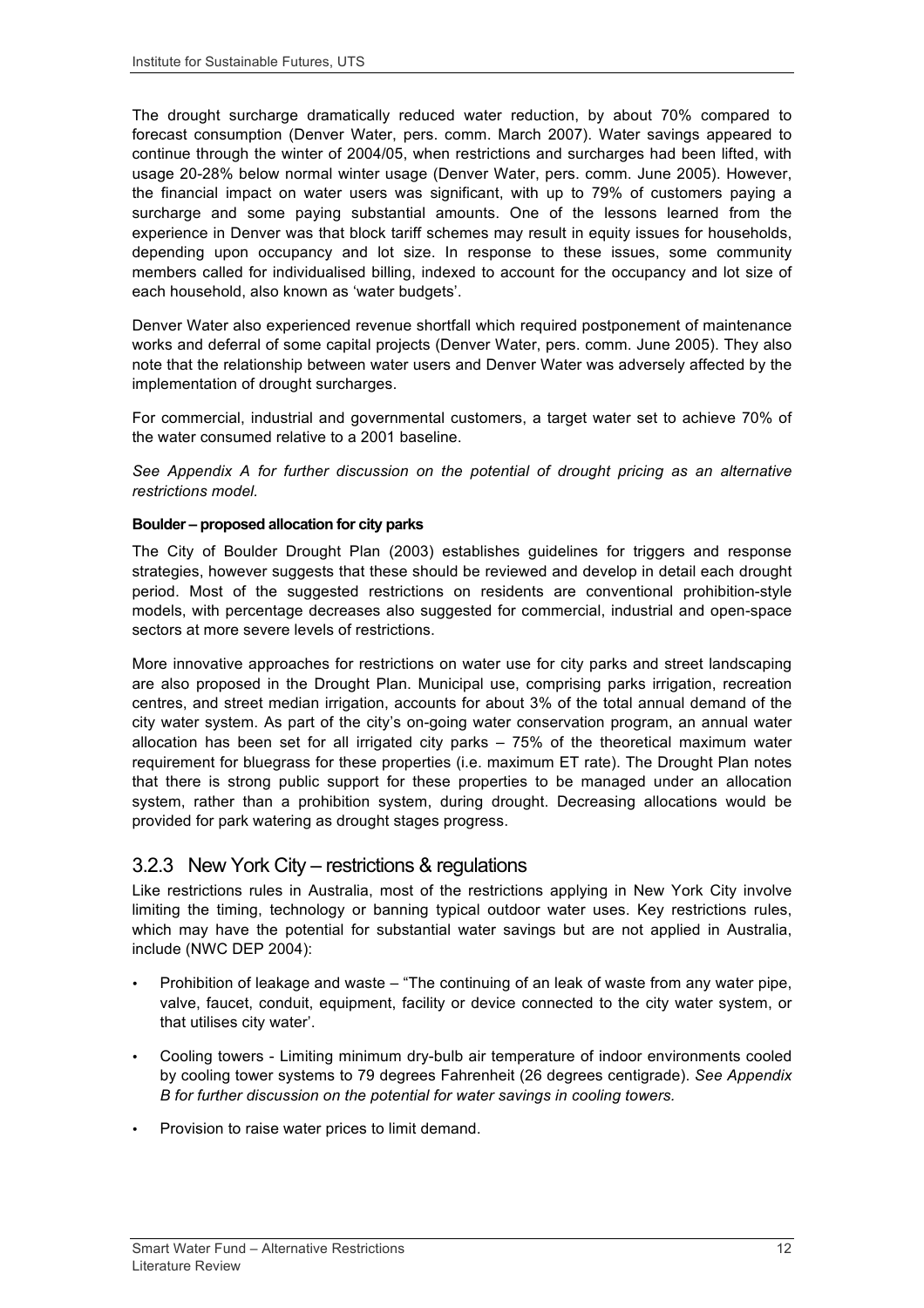## 3.2.4 Florida – restrictions

Florida has established a process to prioritise demand reduction actions, based on *qualitative* assessments of potential amount of water to be saved, cost-effectiveness, and ease of implementation. High priority measures recommended include conservation rate structures, incentives, and statewide irrigation design and installation standards (California DOWR 2008).

**South Florida** has a restrictions regime consisting of different rules for residents, golf courses, agriculture and other recreational areas (South Florida Water Management District 2008). These include:

- Golf Courses must reduce their allocated water use by 30 percent and limit watering to early morning or evenings. Weekly water usage must be reported on the website of the water authority.
- Sports ovals can be watered for a maximum of 20 minutes overnight.
- Tennis courts can be watered for up to 10 minutes daily.
- For tennis courts, sports turfs, and other athletics facilities no irrigation is allowed if there has been sufficient rainfall prior to scheduled irrigation. Users must have installed a rainfall cut-off device to implement this.

#### 3.2.5 Texas - incentives for landscape managers

A common issue faced in Texas, and in other areas relates to some water customers increasing their water use prior to restrictions, when drought storage levels begin to drop. This phenomenon, known as "hoarding", is counter productive to the objectives of restrictions and may have the effect of bringing restrictions on earlier than they would otherwise have been implemented (Brown 2003).

In response to this, San Antonio in Texas have introduced water saving measures that reduce water consumption year round. The program encouraged landscape managers of golf courses to install computer controlled irrigation systems change the water use depending on the evapotranspiration. "Conforming" Golf Courses that installed the devices would have less severe water restrictions during drought periods. This approach takes advantage of the benefits of year round savings that result from installing these systems, which have been estimates at 15-30% of water use (Brown 2003).

### 3.2.6 Georgia

In Georgia, a severe drought has been in place since 2007, with dry weather beginning in 2006. Georgia sources most of its water from the Burford Dam on Lake Lanier, which achieved record low levels in late 2007. This situation was exacerbated by incorrect reading of the dam levels, which led to greater than necessary water releases over the dam into Chattahoochee River (Redmon 2008). In early 2008 it appears that the lake has had a relatively consistent period of increasing the water level.

In 2004, the state adopted a drought management plan (Georgia DNR 2003) which outlined four levels of restrictions that could be triggered as the drought becomes progressively severe. This plan became the framework for responding to the 2007-2008 drought across the state.

As of September 2007, the northern 40% of the state is in level 4 drought restrictions, which includes a complete outdoor water use ban. Restrictions also apply to the filling of swimming pools, washing cars and boats, washing buildings or structures and using water for ornamental purposes such as fountains, pools and water features. The remainder of the state are in level 2 restrictions, which includes watering on scheduled days between midnight and 10am. There is also a ban on washing hard surfaces under the Level 2 Restrictions.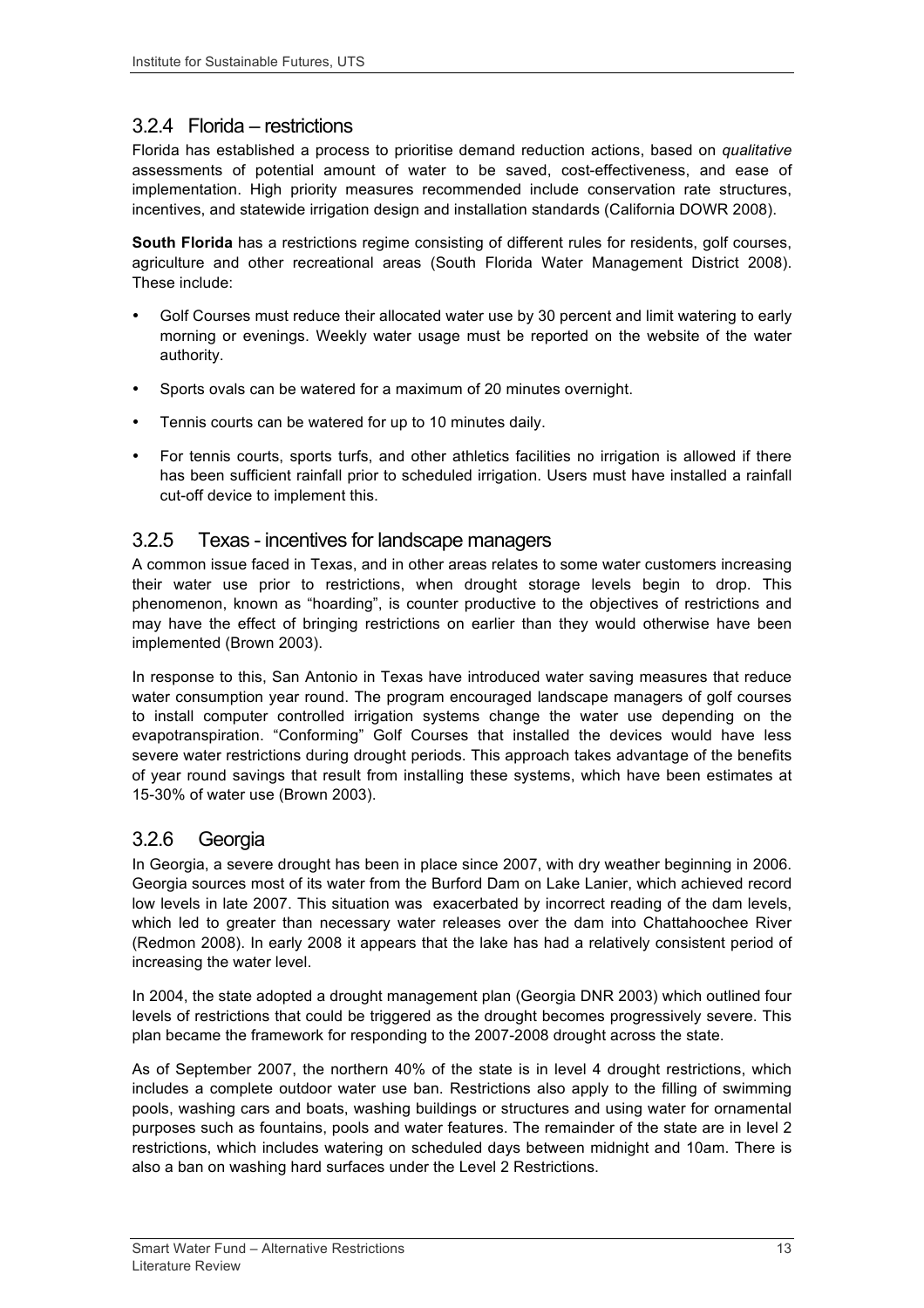In early 2008, Georgia State provided an option for users under level 4 restrictions. One options was to partake in an exemption to the level four drought response which allowed watering for 25 minutes a day under an odd and evens schedule, between midnight and 10am. Watering must be conducted with spray nozzles that shut off after use.

Alternatively, if the user decides to opt in the Outdoor Water Use Registration Program the user can install new water efficient or "waterSmart" landscapes (Georgia Urban Agricultural Program, 2008). The new landscapes may be watered at any time during installation, and afterwards at any time between midnight and 10am for a period of 10 weeks. After this grace period when the new gardens are established, the customer should revert to the 25 minutes a day schedule.

Additionally, there are permits issued to customers withdrawing in excess of 100,000 gallons (approximately 380,000 litres). Applications for permits are considered by the Georgia Environmental Protection Division on the basis of a site specific water conservation plan and progress reports.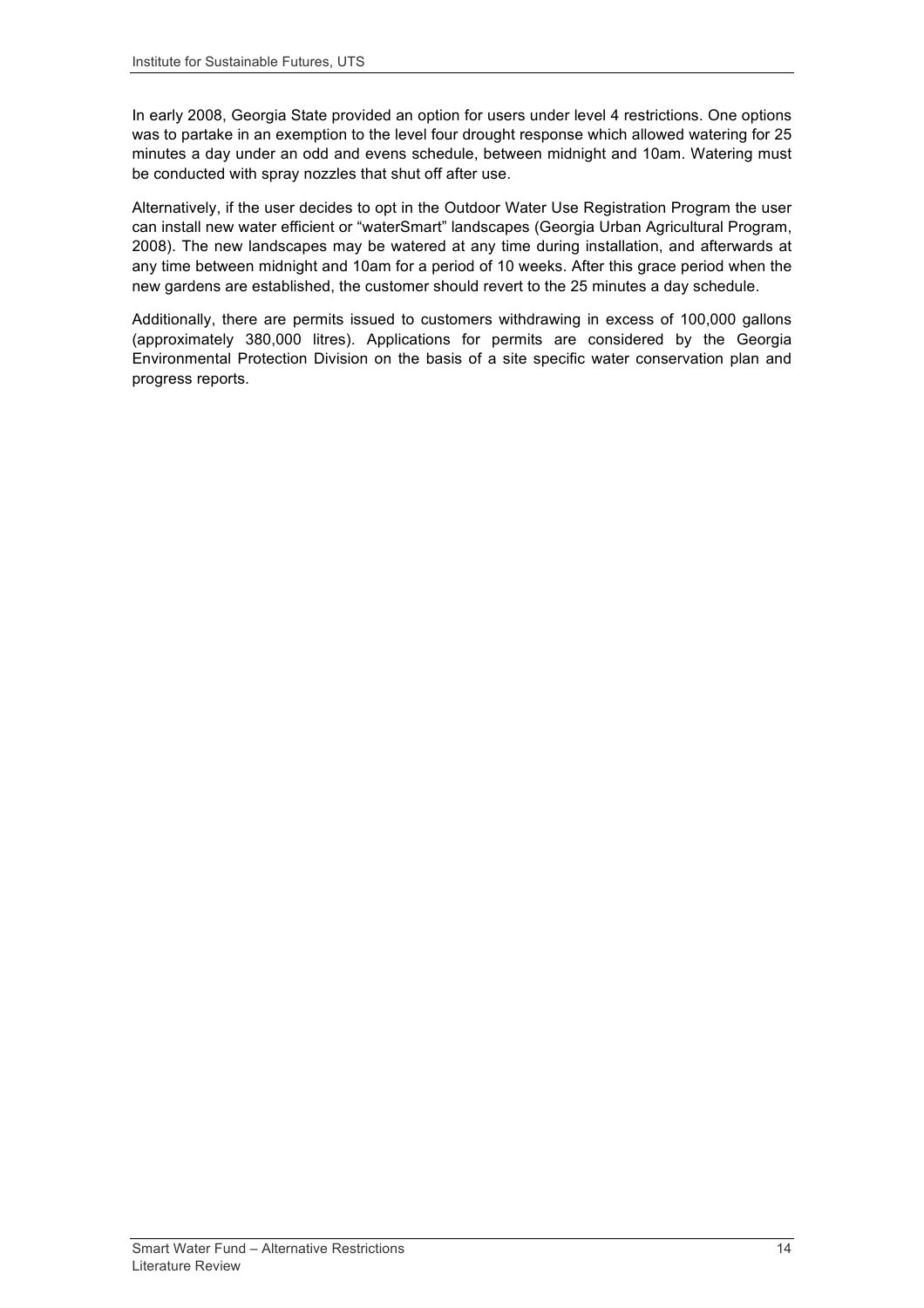# **4 United Kingdom**

## **4.1 DROUGHT PLANNING IN THE UK**

The UK Environment Agency coordinates drought planning in England and Wales and is responsible for monitoring and mitigating the impact of drought on the environment. The Environment Agency has produced a high level national drought plan as well as regional and local area plans which are more detailed. These plans are kept under yearly review and are updated when necessary. At each level these plans set out:

- A drought management structure
- Drought monitoring to be undertaken
- Triggers and actions for the drought management team
- Responsibilities with regards to drought permit and drought order applications from water companies
- Drought communications and reporting (UK Environment Agency 2007a).

In addition, water companies are required to produce their own drought response plans. The Water Industry Act states that "it shall be the duty of each water undertaker to prepare and maintain a drought plan" and that these drought plans should set out a course of action for water companies to continue to provide water during drought without resorting to drought orders or drought permits. The first water company drought plans were produced in 1999 and since then have been updated every 3 years (UK Environment Agency 2003). The Environment Agency reviews these plans and reports back on any improvements required. The Environment Agency's recommendations for improvements to water companies drought plans in 2007 included the following:

- Include further leakage reduction as a drought management measure
- Drought plans should include an assessment of likely environmental impacts that would occur as a result of greater water extraction during a drought
- Allow sufficient lead time when implementing drought measures (initiate drought measures in advance of when they are needed) (UK Environment Agency 2007b).

The most widely used drought measure in the UK are 'hosepipe' bans and apart from these water companies are also permitted to apply to the government for bans on non-essential water use including:

- the use of mains water to water outdoor areas for both residential and commercial users,
- filling pools and ponds and operating ornamental fountains,
- using mechanical vehicle washers and washing any large vehicles e.g. boats, planes, trains
- cleaning the outside of buildings, except for windows, and
- cleaning industrial premises, except for safety reasons.

Emergency drought orders could include rota cuts (service interruptions during certain times of day) and the use of standpipes or water tankers in the street (UK Environment Agency 2008).

## **4.2 RESPONSES DURING DROUGHT**

Southeast England experienced the worst drought in 100 years during 2004-2006. Eight water companies in the southeast put hosepipe bans in place, which restricted up to 16 million people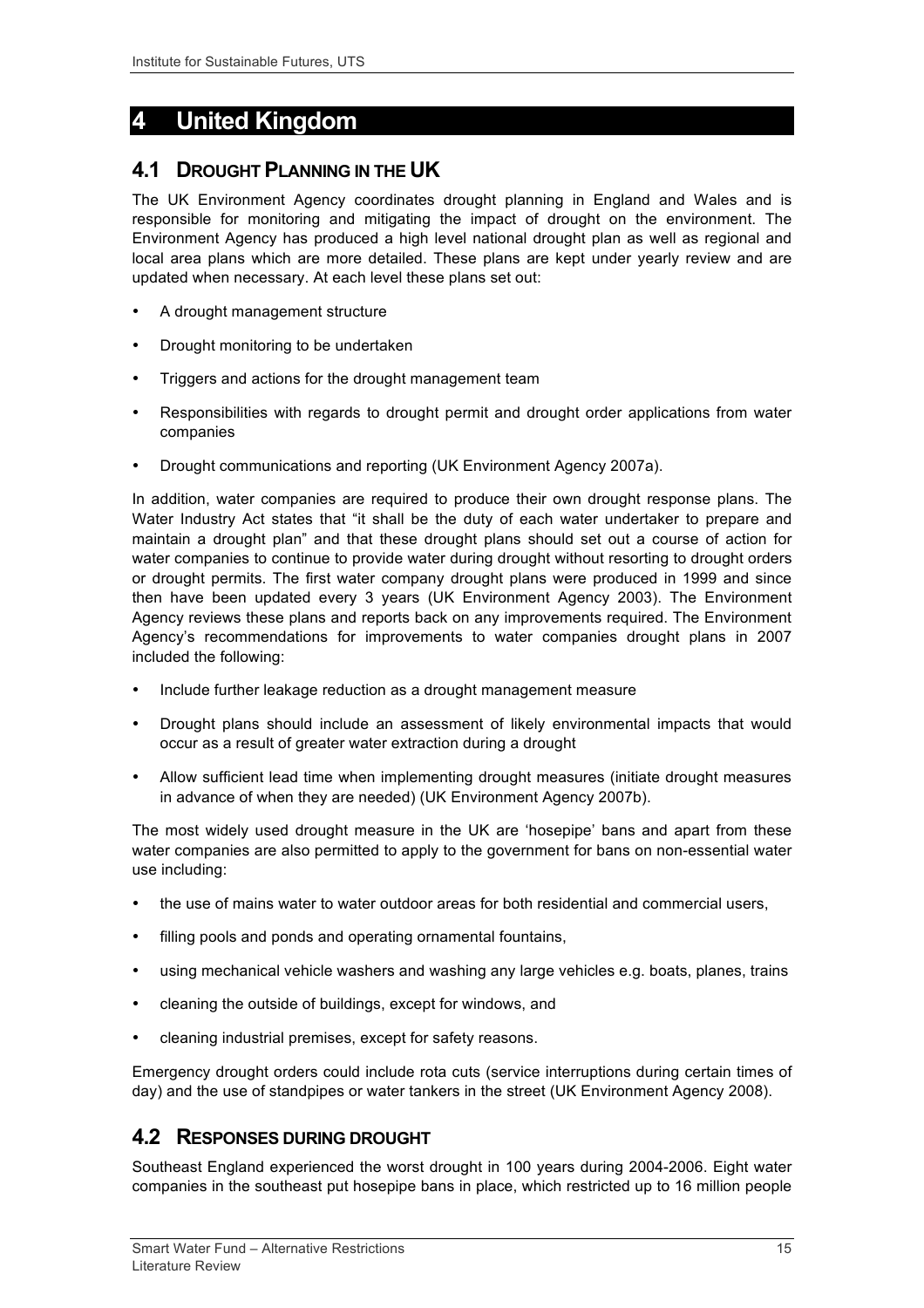from using hoses to wash cars and water private gardens. It is estimated that these outdoor water use bans as well as awareness campaigns reduced residential water demand by 5-15% (DEFRA 2007).

Enforcement of hosepipe bans in the UK relies largely on the public. Due to the privatisation of water companies in the UK, private water companies prefer to refrain from issuing fines to those who breach water restrictions in order to maintain good customer relations (Turton pers. comm. April 2008).

Restrictions on water use in public open spaces tend to be prohibitive in the UK, for example during the 2004-2006 drought, Southern Water introduced a blanket ban on irrigating all public open spaces (Turton pers. comm. April 2008).

The drought plans followed during the 2004-2006 drought were generally considered to be adequate. None of the eight water companies that introduced hosepipe bans needed to apply for a drought order. One of the elements of drought planning that was considered vital during this drought were the communications plans that were developed by the UK Environment Agency (Turton pers. comm. April 2008).

#### **4.3 MODEL FOR A DOMESTIC WATER TRADING SCHEME**

A proposal for a domestic water trading scheme has been put forward by Griggs et al (2007) to allow households to participate in an online water trading system as an economic incentive to save water. The proposed scheme would operate within catchment areas and a baseline would be determined for each household at the start of the scheme. For metered properties, establishing a baseline would be straightforward, however, for the large number of unmetered properties, Griggs proposes to conduct an annual water use audit of each property to estimate the household's water use. At the end of the year, each household would receive a water bill and if their consumption has reduced from the baseline, it would then be possible for the householder to trade their water savings online to receive a reduction in their annual water bill. The process would also provide an incentive for customers to apply for the installation of a water meter to enable full participation in the scheme (see Griggs and Jeffrey 2007).

*See Appendix A for further discussion on the potential of urban water trading as an alternative restrictions model.*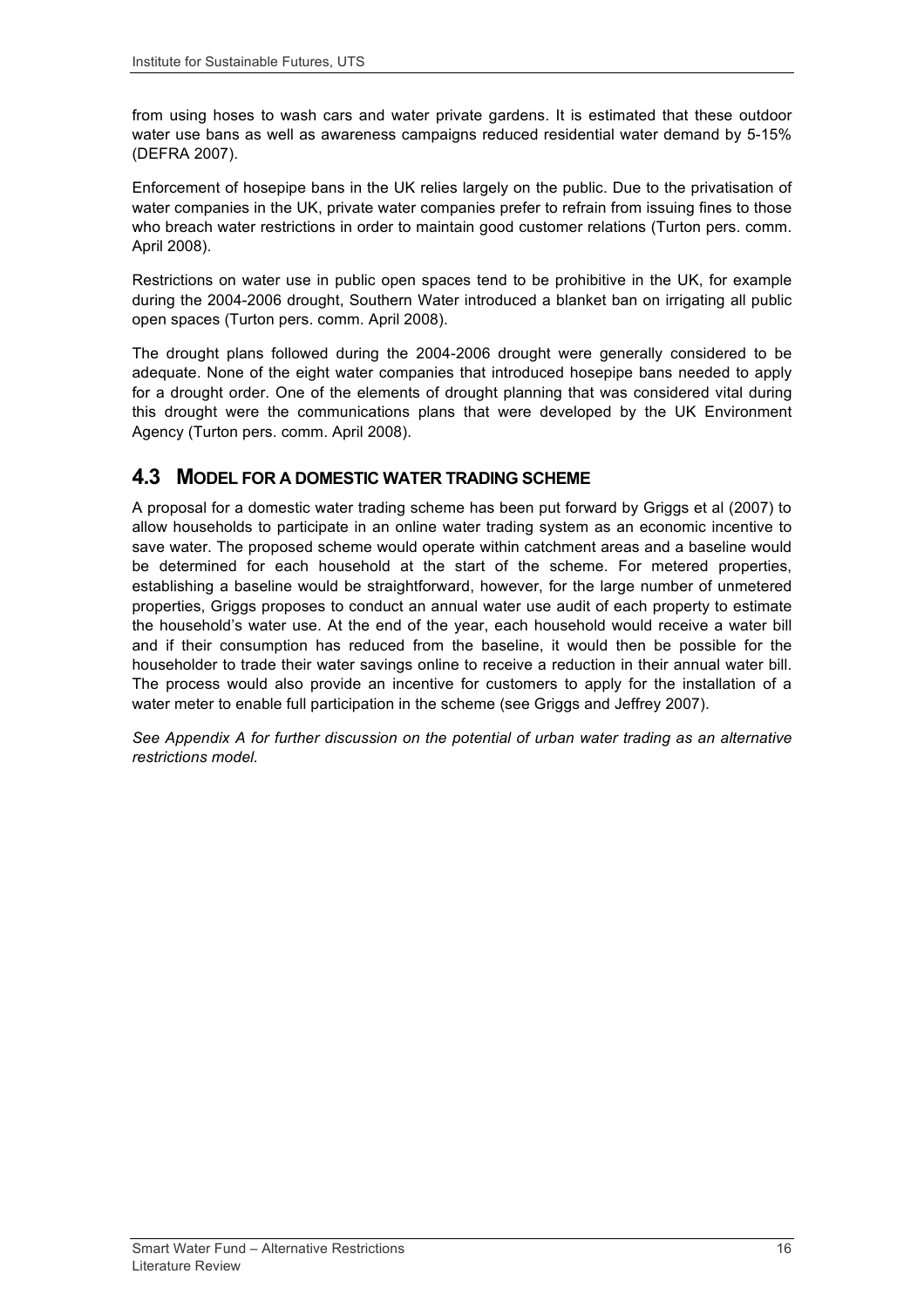# **5 Other countries**

## **5.1 SPAIN**

The current drought in Spain is the worst in 40 years and the situation is especially critical in Barcelona (ABC News 2008). In February 2008, Barcelona City Council brought "level 2" water restrictions into force. These restrictions include:

- Drinking water is prohibited for use in watering parks and gardens or for street cleaning, public fountains are to be closed and planting of new trees and shrubs is to be suspended
- Public parks are to be watered using groundwater
- Residents are banned from using hoses and filling pools or ponds, amongst other restrictions

In the next level of restrictions, the council will develop water savings plans with private sports centres and gyms (Ajuntament de Barcelona 2008). In April 2008, water reserves in Catalonia (the region surrounding Barcelona which has a population of 7 million) were at 19 % of capacity. Apart from water restrictions, the response in Barcelona has included plans to divert water from the Ebro River (from another catchment), the construction of a desalination plant and an emergency plan to ship in water from France. The river diversion project had been rejected due to environmental concerns and conflicts between regional governments, but has now been approved as it is feared that Barcelona will literally have no water by October (AP 2008). Construction of a sea water desalination plant is also currently underway (ABC News 2008).

In the past, restrictions in the drier southern regions of Spain have included service interruption and pressure reductions. In Seville during the period from 1992-1996 restrictions during different periods included: voluntary restrictions; pressure reductions of between 4 and 6 hours; and service interruption periods ranging between 6 and 8 hours.

Other measures have included increased block tariffs during drought. Evaluation of these measures showed that pricing policies were more effective than supply interruption, with a lower "welfare loss" than cutting supply (see Valinas 2001).

In general, water demand management in Spain has focussed on efficiency in irrigation as irrigation represents 60% of the country's water use and for many regions, the cities and rural areas share resources from the same catchment or aquifer. Urban water supplies take a higher priority over agricultural demands in Spain (European Commission 2007). The most effective instruments for reducing demand in the residential sector have been promotion and pricing, followed by regulation and then awareness campaigns (UK Environment Agency 2007c).

Evaluations of water savings achieved as a result of drought measures in Spain were not readily available.

# **5.2 FRANCE**

The Ministry for Ecology and Sustainable Development in France issued a drought response plan to local governments during 2005 and these were revised in 2006 based on experiences during 2005. The approach features 3 tiers of water restrictions for residential and nonresidential sectors.

The first level of "alarm":

- Limits vehicle washing to professional stations (with exceptions for vehicles with a specific purpose or safety requirement)
- Prohibits pool filling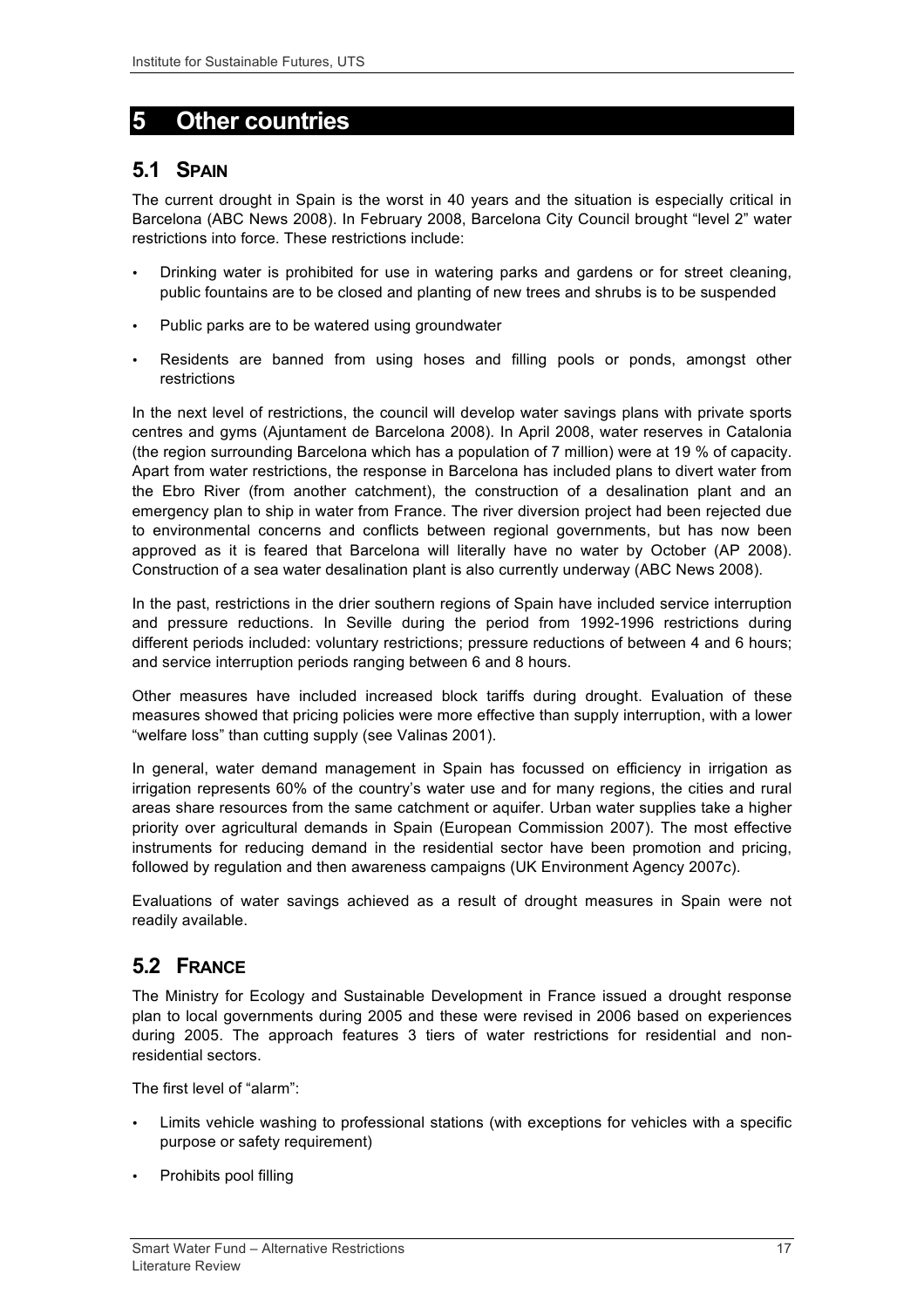- Limits lawn watering in public and private areas including gardens and sporting grounds to between 8pm and 8am
- Industrial and commercial entities are to limit their water consumption to the bare essentials

The second level of "crisis" includes the same restrictions as above, however:

- Draining of public pools is subject to authorisation
- Watering of lawns, public parks and sporting grounds is prohibited and only vegetable gardens and golf greens may be watered between 8pm and 8am
- Public fountains are to be closed
- Road washing is prohibited (except where safety is concerned)

The third level of "reinforced crisis" incorporates the previous restrictions, and:

• Only golf greens can be watered at 30% of the usual volumes between 8pm and 8am (MESD 2006).

In May 2007, three local government areas in France were at level 2 restrictions and two local government areas were at level 1 restrictions (MESD 2007). People who do not adhere to restrictions in France can be fined up to 1500 Euros or 3000 Euros for repeat offenders (European Commission 2007).

Evaluations of water savings achieved as a result of drought measures in France were not readily available.

## **5.3 NEW ZEALAND**

A number of cities and council areas in New Zealand use outdoor water use restrictions to manage demand during dry summers. For example:

- From December 2006 to March 2007, Hamilton City Council put in place a restriction on water sprinklers, adopting the "even numbered properties on even days" approach,
- Carterton District Council has level one water restrictions in place that limit outdoor hosing to every second day, using the same method of "even numbered properties on even days" (Carterton District Council 2008)

These type of outdoor water restrictions have been used in Hamilton over the past 17 years and have been successful in managing demand during summer (Hamilton City Council 2007).

## **5.4 CANADA**

Water restrictions in Canada have focused on reducing outdoor water use during dry summers. In the city of Penticton in Canada, water restrictions are planned for the summer of 2008. Automatic sprinkler use will be restricted to night watering times on alternate days (10am to 4pm) and manual sprinklers are only to be used on alternate days according to the even/odd address system, between 6-8am and 7-10pm (City of Penticton 2008).

In 2006, the city of Tofino in Canada faced a serious summer water shortage and consequently the town's council set a target of total daily water use that was 50% of the town's regular consumption. Initially, the council threatened to shut down all hotels and restaurants over a particular long weekend, but later decided that businesses could remain open as long as the target was met. Residents and business were told to follow conservation measures and the water restrictions were in place for 3 weeks. The daily consumption target was met and exceeded and the restrictions were lifted after a weekend of significant rain (CBC News 2006).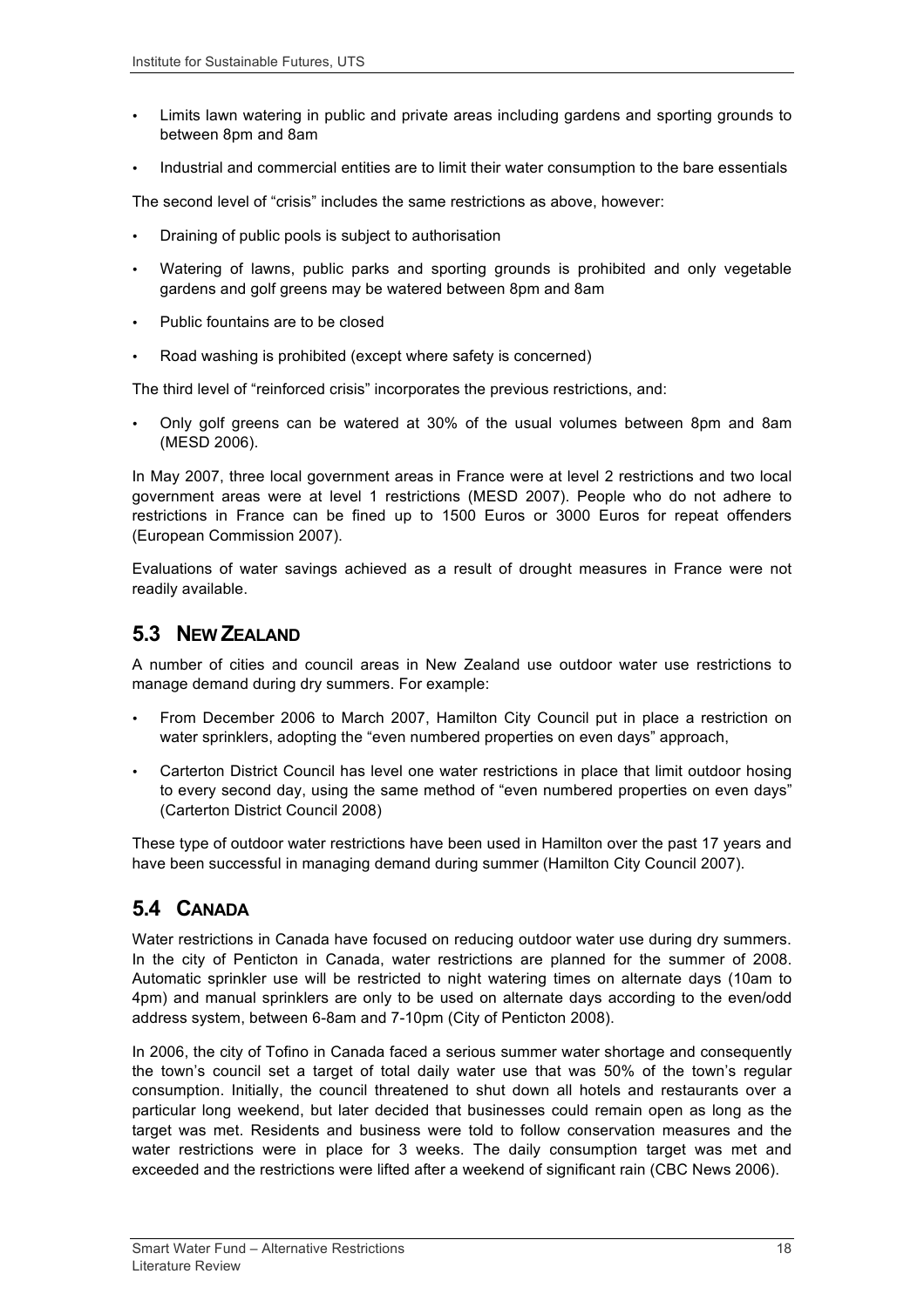# **6 Summary**

The majority of drought response restrictions implemented recently across Australia and internationally have been prohibition-style models that target outdoor water use, across residential, open-space and non-residential sectors. Limits have been placed on timing of water use, watering methods have been restricted, and in more extreme situations outright bans on specific end-uses have been implemented. Restrictions rules do not tend to explicitly require source substitution or recycling, but as they almost universally apply to town / mains water, incentives are in effect created for users to seek alternative water sources.

Some restrictions models also target water-use efficiency more directly – for example, through requiring non-residential users (from specific sectors, or large users) to develop water management plans that have water savings targets. There have also been some, although limited, applications of water allocations and drought surcharges in the residential sector.

Restrictions models for the **residential sector** have been characterised by:

- A prevalence of prohibitive rules, particularly limiting timing and sprinkler user for gardens and lawns. At higher levels of restrictions, bans on garden watering apply.
- Limited opportunities for offsetting from indoor water use savings (although restrictions on pool water use is an exception).
- Limited application of allocation systems, although where implemented they have been regarded as successful (Gladstone, for a short period in 2002) or having the potential to be successful (south-east Queensland, current for high water users).
- There are a few examples of innovative approaches to restrictions in the United States. For example, in New York City leakage reduction and efficient showerheads are mandated during drought, and across the United States there have developments in establishing water budgets.
- Pricing has been suggested widely as a potential complement or alternative to restrictions. However, the one application of a drought surcharge (in Denver, Colorado) was successful in terms of water savings but not in terms of customer perceptions, attitudes towards the water authority, and revenue implications.

Restrictions on **open-space sector** generally:

- Distinguish between parks and reserves and sportsgrounds, which generally face less severe restrictions.
- Limit water use in similar ways to restrictions on residential lawn and garden watering, except for exemptions applying to sportsgrounds and new approaches to be implemented in metropolitan Melbourne.
- From the literature review, no evidence of more innovative or flexible approaches internationally (however associations such as ICLEI could be contacted to confirm this).

For the **non-residential sector**, restrictions models:

- Generally target only those end-uses which are visible outdoors, for example lawn and garden space, and those sectors and industries for which most water use tends to be outdoors (eg. nurseries, market gardens, commercial car washers, pool facilities). Impacts on restrictions however on non-residential sectors tend to be through affected sales, rather than because of restrictions on water as an input.
- Reflect the emergence in different locations in Australia of water management plans. Some programmes target specific (indoor or outdoor) water using sectors, whereas others target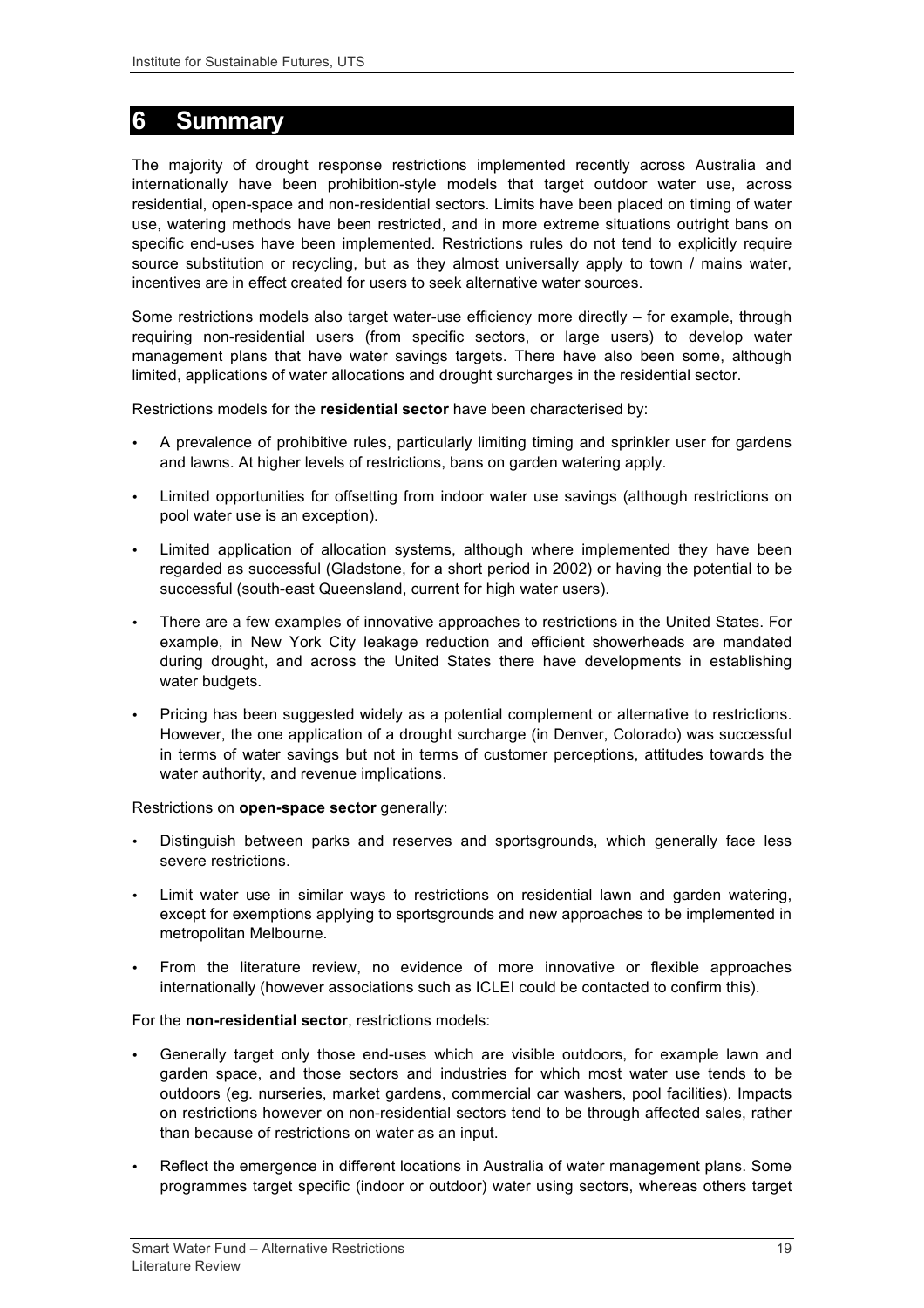large water users. In Queensland these plans require certain (building) efficiency requirements. They also require percentage reductions or demonstration of best practice.

- Except for bans applying also to residential users, there are no bans on non-residential sector water users (i.e. use of water as an input to production is not banned for any sector). There is one example of an allocation system (effectively compulsory reduction in water use) implemented for the non-residential sector, in Gladstone in 2002.
- Internationally, restrictions on the non-residential sector are not widespread. However in New York City an innovative approach is to target cooling tower water use through limiting minimum indoor air temperatures.

#### **Opportunities for alternative restrictions models in metropolitan Melbourne**

Key aims for any alternative restrictions models would be to improve the flexibility and fairness of the existing restrictions framework, whilst achieving water savings (although not at the expense of other sustainability impacts such as energy use and greenhouse gas emissions).

Drawing from this literature review, there are a number of opportunities for developing alternative restrictions models for metropolitan Melbourne. These could include:

- *Allocation approach for the residential sector* **–** There has been limited application of mandatory allocation models in Australia, but emerging implementation as a drought response measure in the U.S. Requiring households to meet an allocation (or allowing households to opt-in to an allocation system), but allowing households freedom to decide how and when they use water up to the allocated amount, could improve flexibility and choice compared to the existing prohibitive restrictions framework. An allocation system could address many specific concerns about fairness of the existing restrictions framework, such as the impact on suppliers of outdoor waterusing products, vegetable growers, and the elderly or shiftworkers needing to apply for exemptions. Implementation issues would include: how to allocate; whether to include all of the residential sector; non-metered properties; and increasing the metering cycle.
- Extending water management plans to the residential sector This would address some of the concerns that indoor water use is not targeted, but new compliance models would probably be necessary.
- *Expanding the scope of users required to develop water management plans* Currently, only large water users are targeted, but during restrictions water users in high water-using sectors (eg. accommodation and hospitality) but where best-practice guidance is readily available, could be required to submit water management plans.
- *Requiring specific efficiency practices for the non-residential sector* This would address some concerns by residents that the non-residential sector is not sharing the burden of restrictions, and could add further credibility to existing WMP and EREP requirements. Possibilities include: enduses in buildings, mandating maintenance on cooling towers, boilers and other major water users of industrial or manufacturing processes, mandating leakage reduction and elimination, mandating minimum temperatures for air-conditioners linked to cooling towers. *See Appendix B for information on cooling towers.*
- *Local council/industry offset system* There may be opportunities to link to buyers and sellers in other sectors, for example buyers in the residential sector (if linked to an allocation system), and implementing in conjunction with other programmes to ensure equitable access to choice by local councils in all areas.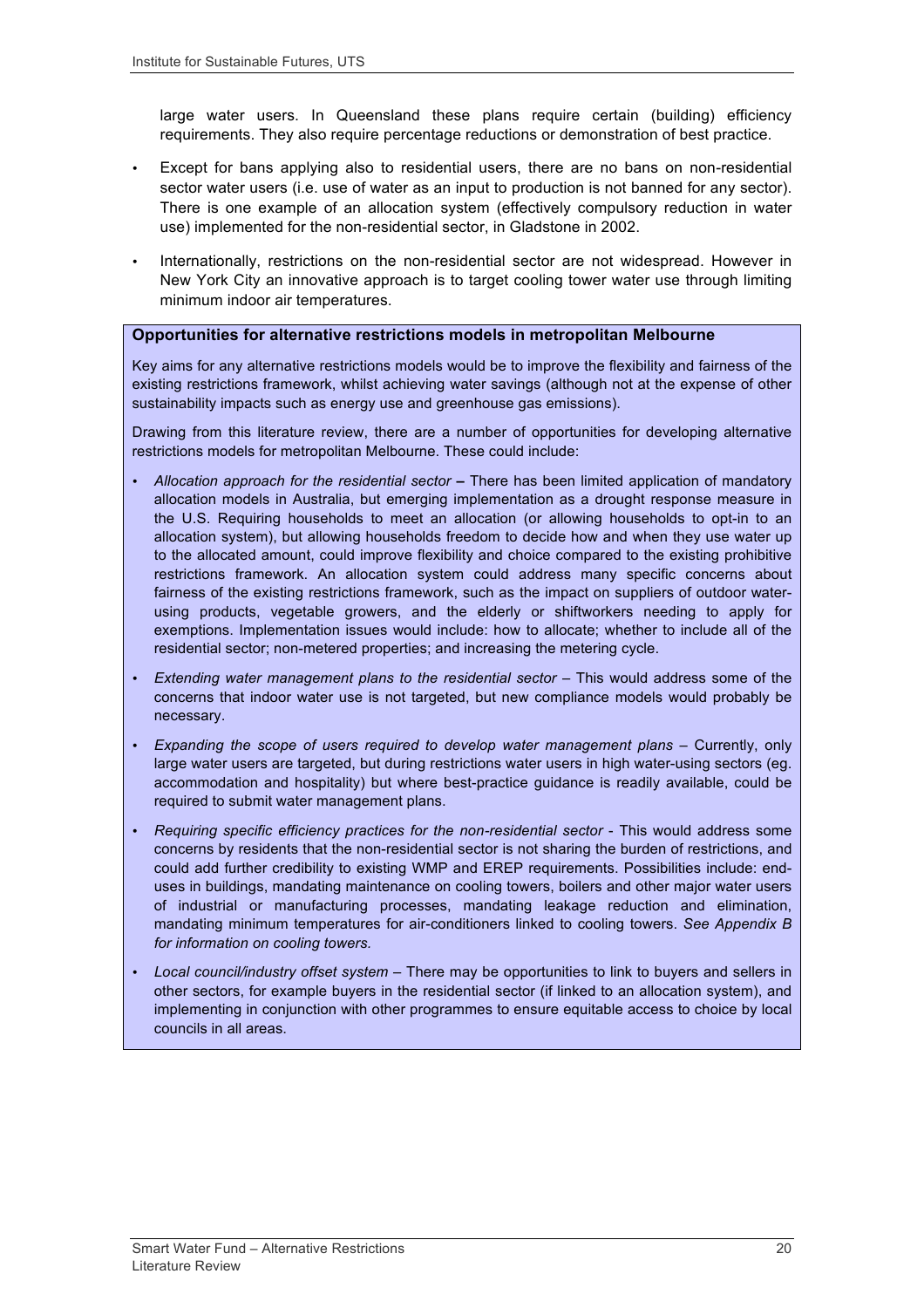#### **Examples of restrictions models**

|                                                | <b>Residential outdoor</b>                                            | Open space                                                            | Non-residential                                                                                                                                          |
|------------------------------------------------|-----------------------------------------------------------------------|-----------------------------------------------------------------------|----------------------------------------------------------------------------------------------------------------------------------------------------------|
| <b>Restrictions - conventional prohibitive</b> |                                                                       |                                                                       |                                                                                                                                                          |
| Rules on timing or<br>technology               | Garden and lawn watering times, sprinkler bans<br>(various locations) | Garden and lawn watering times, sprinkler bans<br>(various locations) | Cooling towers > 79 degF (NYC)<br>Various limits on water use (eg. timing, nozzles required)                                                             |
|                                                |                                                                       |                                                                       | by nurseries, market gardens, animal husbandry, building<br>and construction sectors, car dealers, cleaning<br>operations, pools etc (various locations) |
| <b>Bans on end-uses</b>                        | Lawn watering, garden watering, new or topping up                     | Watering parks and reserves banned (various                           | Lawn watering, garden watering, cleaning of cars in                                                                                                      |
|                                                | pools, hard surfaces, fountains and ponds (various<br>locations)      | locations)                                                            | dealerships, hard surfaces cleaning (various locations)                                                                                                  |
|                                                | Offsets, water management plans, and efficiency requirements          |                                                                       |                                                                                                                                                          |
| <b>Exemptions based on</b>                     | Pool water use allowed if offset by other efficiency                  |                                                                       |                                                                                                                                                          |
| offsets                                        | measures (Victoria, SEQ)                                              |                                                                       |                                                                                                                                                          |
| Water management                               |                                                                       | WEMPS (SEQ)                                                           | WMPs and EREPs for large users (Victoria)                                                                                                                |
| plans                                          |                                                                       |                                                                       | WMPs for all accommodation, public pools and large                                                                                                       |
|                                                |                                                                       |                                                                       | users (Gosford-Wyong)                                                                                                                                    |
|                                                |                                                                       |                                                                       | WEMPs for all large users (SEQ)                                                                                                                          |
| <b>Specific technology</b>                     |                                                                       | WEMPS for all public parks, gardens and                               | WEMPs for all large users (SEQ)                                                                                                                          |
| changes or water<br>sources required           |                                                                       | sportsfields (SEQ)                                                    |                                                                                                                                                          |
| Water savings or level                         | All showerheads in use must be < 2gpm (NYC)                           | 25% reduction on sportsgrounds (Victoria),                            | Efficient car washes required to use < 70L/car (Victoria                                                                                                 |
| of water efficiency                            | Leakages banned (NYC)                                                 | 30% reduction on parks, reserves and                                  | 3a).                                                                                                                                                     |
| required                                       |                                                                       | sportsgrounds (ACT)                                                   | Leakages banned (NYC)                                                                                                                                    |
|                                                |                                                                       | 30% reduction on golf courses (South Florida)                         |                                                                                                                                                          |
|                                                |                                                                       | Leakages banned (NYC)                                                 |                                                                                                                                                          |
| <b>Allocations</b>                             |                                                                       |                                                                       |                                                                                                                                                          |
| <b>Voluntary targets</b>                       | Target 140 (SEQ)                                                      |                                                                       |                                                                                                                                                          |
| Maximum cap with                               | Major water users limited to 200 kL/person (SEQ).                     | California (various), Melbourne metropolitan                          | 10% increasing to 25% reduction in industrial water use                                                                                                  |
| fine and/or other                              | All households limited to on average 6 kL/week, based                 | (current)                                                             | for all non-residential users (Gladstone, 2002-03)                                                                                                       |
| punitive measures                              | occupancy (Gladstone, 2002-03).                                       |                                                                       | Total reduction of 50% required, if target not met then                                                                                                  |